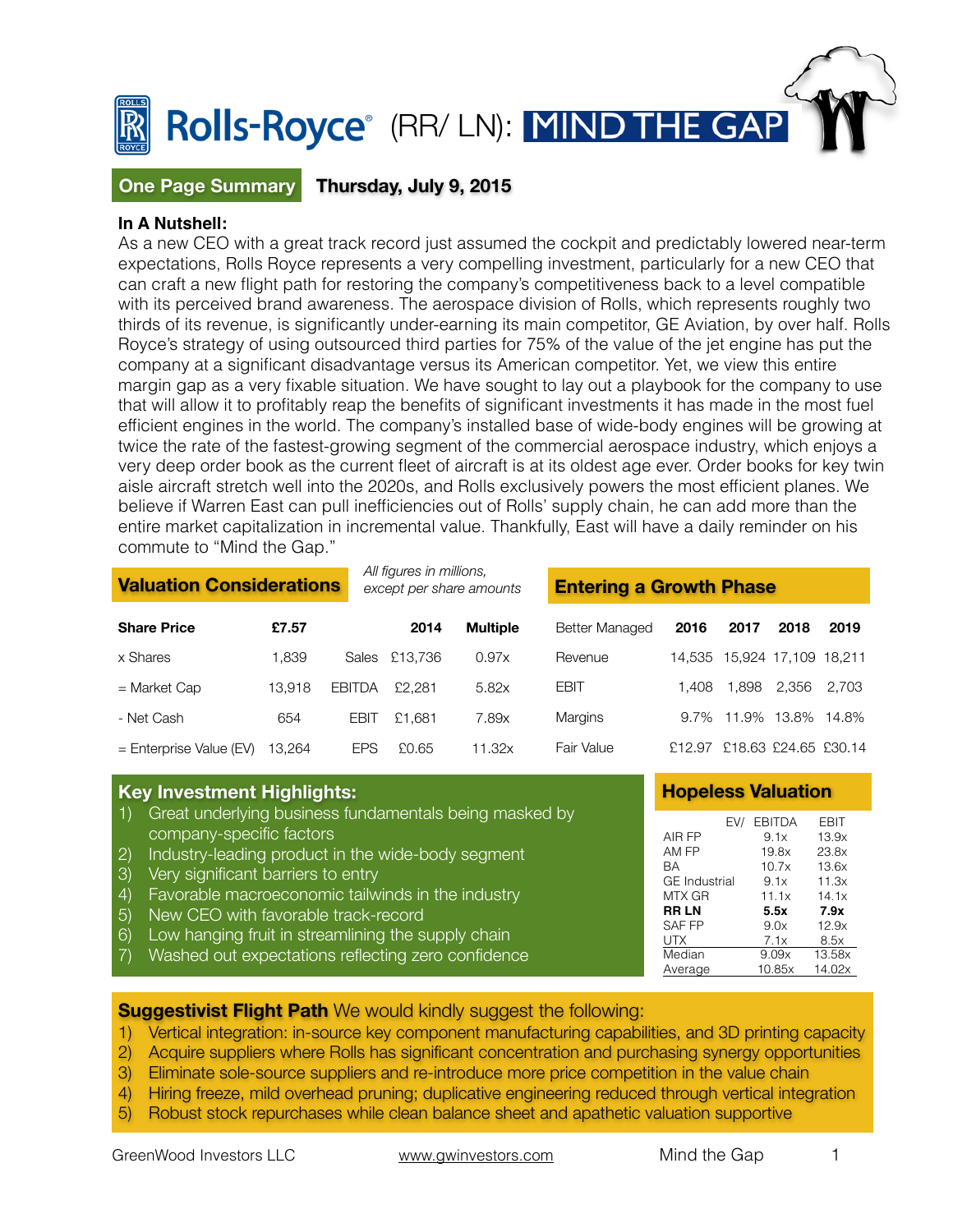#### **Full Report**

Rolls Royce ("Rolls," symbol: [RR/ LN\)](http://www.bloomberg.com/quote/RR/:LN) is a manufacturer of high-quality engines, primarily for aircraft, but it also has a division that focuses on marine and terrestrial applications (the source of a recent controversial acquisition). Roughly two-thirds of the company's revenues are generated by commercial and military aircraft engines, and these divisions are not only the most valuable parts of the business, but have the most robust growth trajectory, and also offer the largest opportunity for Rolls to improve its profitability. This will, in turn, lift the value investors are willing to pay for this business. Last week, the company replaced its under-performing CEO with the former CEO of ARM Holdings, Warren East. We believe the timing is perfect for East to restore Rolls Royce back to being an international competitor worthy of the respect its brand name often receives. Currently, it's the cheapest company competing in the commercial aerospace industry, yet it has one of the best trajectories for top line growth. The primary reason for this discount is the underwhelming nature of the company's profit goals, which are currently half that of GE Aviation. We've built a very detailed roadmap for East to use as he prepares to assume the cockpit, which leverages his experience from ARM Holdings. An engineer with a very technical focus on operating businesses, East will need to in-source core capabilities of engine production, capitalize on the significant synergies which exist in its outsourced supply chain, and continue to repurchase shares while the valuation reflects very pessimistic prospects for the company. From our conversations with former ARM shareholders, these were the key characteristics of his outstanding management.

Rolls has made considerable progress in developing some of the most fuel efficient engines in the world, and because of heavy investments in its Trent engine platform, it was able to secure exclusive placements on nearly the entire Airbus fleet of wide-body planes. The one exception to the Airbus exclusive is the behemoth A380, the largest commercial plane available, where it has just over a 50% market share of engine placements. Rolls is currently in talks with Airbus to retrofit the A380 with a derivative of the Trent 1000, which has better fuel economy. Should Airbus go forward with the A380neo (new engine option), Rolls will guarantee an exclusive on this plane as well. Because of the heavy investments, which will continue into the next decade, Rolls has been able to secure exclusives on the most fuel efficient wide-body planes on the planet. The A330, currently the wide-body leader in efficiency, will be refreshing to the A330neo in late 2017 which will be 14% more fuel efficient than its leading metrics today. Rolls has an exclusive on the aircraft engine supply for the A330neo.



*Exhibit 1: Jet Fuel Efficiency, measured by gallons of fuel consumed per seat, per nautical mile* 

Sources: Company Disclosure, GreenWood Research, [axlegeeks.com](http://axlegeeks.com)  \*Exclusive on the A330 Neo, which will enter into service in 2017, & 59% market share on the legacy A330 order book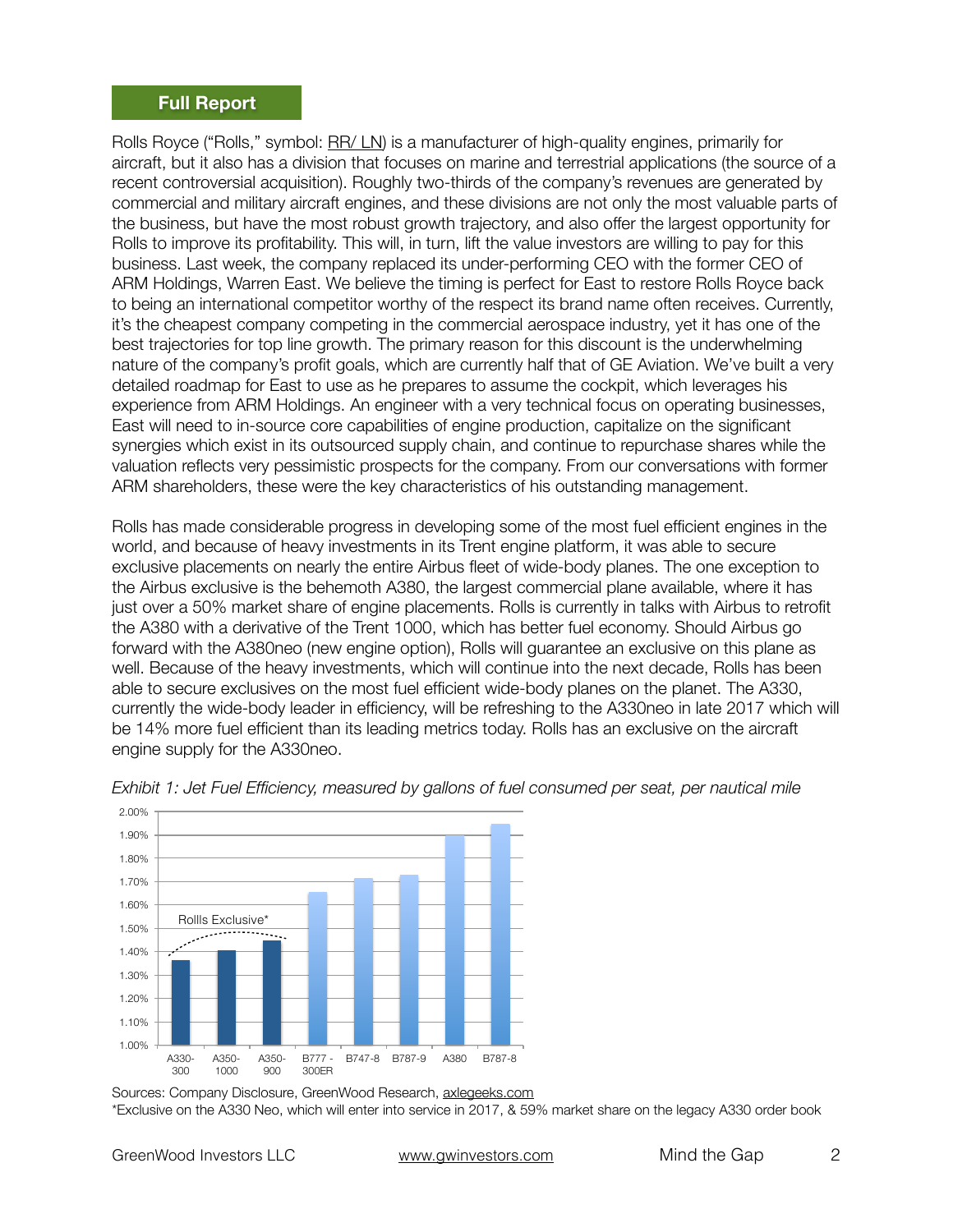Because of the terrific position Rolls finds itself in the wide-body segment of the commercial aviation business, with the most efficient wide-body engines on the market, Rolls is nearly doubling its presence in the wide-body fleet of planes from a roughly 31% share to roughly 55% of the order book. The company was able to secure a position as the exclusive provider of wide-body engines to nearly the entire fleet of Airbus twin aisle planes. As we'll later show, the wide-body fleet, while smaller in numbers relative to the narrow body fleet, already takes up nearly half the current deliveries by value, and is projected to grow faster than the narrow-body fleet. Furthermore, contrary to popular wisdom, GE earns less on its narrow-body engine joint venture with Safran (CFM International) than it does on its fleet of wide-body and regional jet engines.





There are many compelling aspects to the Rolls Royce story, such as the incredibly high barriers to entry in the industry, and the significant longer-term visibility the company has with its order book and delivery schedule. Perhaps the most interesting feature of an investment in Rolls is the fact that large effort has already been spent on ensuring a very robust growth rate for its existing business lines. While the company's re-entry into the narrow-body engine market would carry a high growth reward (and also a high risk, given GE's current dominant position in the segment), any successful re-entry with the next generation Boeing 737 or Airbus A320 (not expected until mid 2020's), would just be additional upside from the company's current rapid growth projections.

While the beautiful part of the investment case in Rolls Royce is that the growth rate is robust, predictable and nearly assured, the ugly part is the company's low profit margins relative to its main peer GE. This disgraceful gap is also the major culprit for the valuation gap between Rolls and GE (which we believe is temporarily justified). GE, which one would think would be large and slowmoving, has been incredibly agile at taking a dominant position in the jet engine market, through technology gains, impressive efficiency gains, and through product investment. It has done so with profit margins that Rolls and Pratt & Whitney ("Pratt," or "P&W," is a division of United Technologies [[UTX\]](http://www.bloomberg.com/quote/UTX:US)) can only envy. As we'll detail later in the report (page 5), GE earns significantly more from its wide-bodied and regional jet engines than it earns through its near monopoly via the CFM narrowbody joint venture with Safran (SAF FP). We estimate that GE earns 22.1% from its wide-body and regional jet engine business, as Safran's propulsion division (dominated by the CFM joint venture) earns a GAAP equivalent profit margins of 14.2%, and CFM earns an estimated 17.5%. GE's 22.1% margin is roughly double Rolls' current civil aerospace margin.

Given Rolls derives all of its profits from the exact same market segment (wide-body and regional / business jet engines), sporting 10-11% profit margins vs. GE Aviation generating low to mid 20%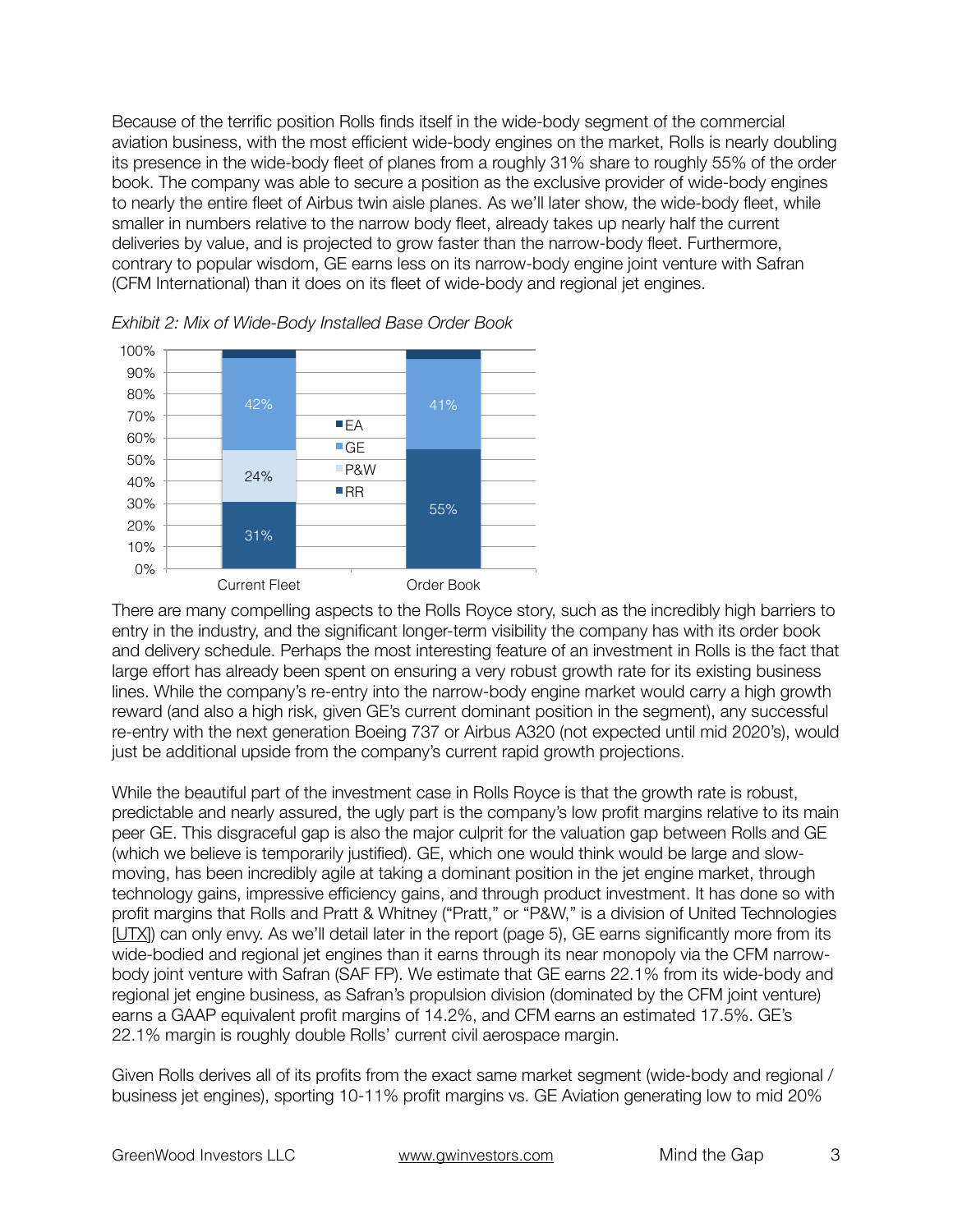profit margins will lead Rolls Royce on a longer-term road to ruin if the company doesn't work to improve its competitiveness. Thankfully, we believe much of restoring the competitive disadvantage is fixable, as the company doesn't sell its engines at a materially cheaper price than does GE. Raising price in a market vs. a superior competitor is always a difficult, if not impossible task. The task in front of Rolls' new CEO, Warren East, is a far easier one of cost-cutting, and manufacturing and component investment. Thankfully, East will be executing this proposed strategy in the face of robust product and services growth. The wind is at his back.





This incredibly robust pace of scheduled engine deliveries will dramatically increase Rolls Royce's installed base of engines, by 53% from now until 2020. Because many of the older RB211s have already been converted to freighter aircraft (which have a lower usage and therefore lower service revenues), this growth in installed thrust modestly understates estimated revenue growth. Thrust growth is expected to outpace engine growth, as Trent XWBs and Trent 1000s replace lower-thrust RB211s, such that Rolls' installed thrust will grow by nearly 70% over the next six years.



*Exhibit 4: Rolls Royce's Historical & Projected Wide Body Installed Base*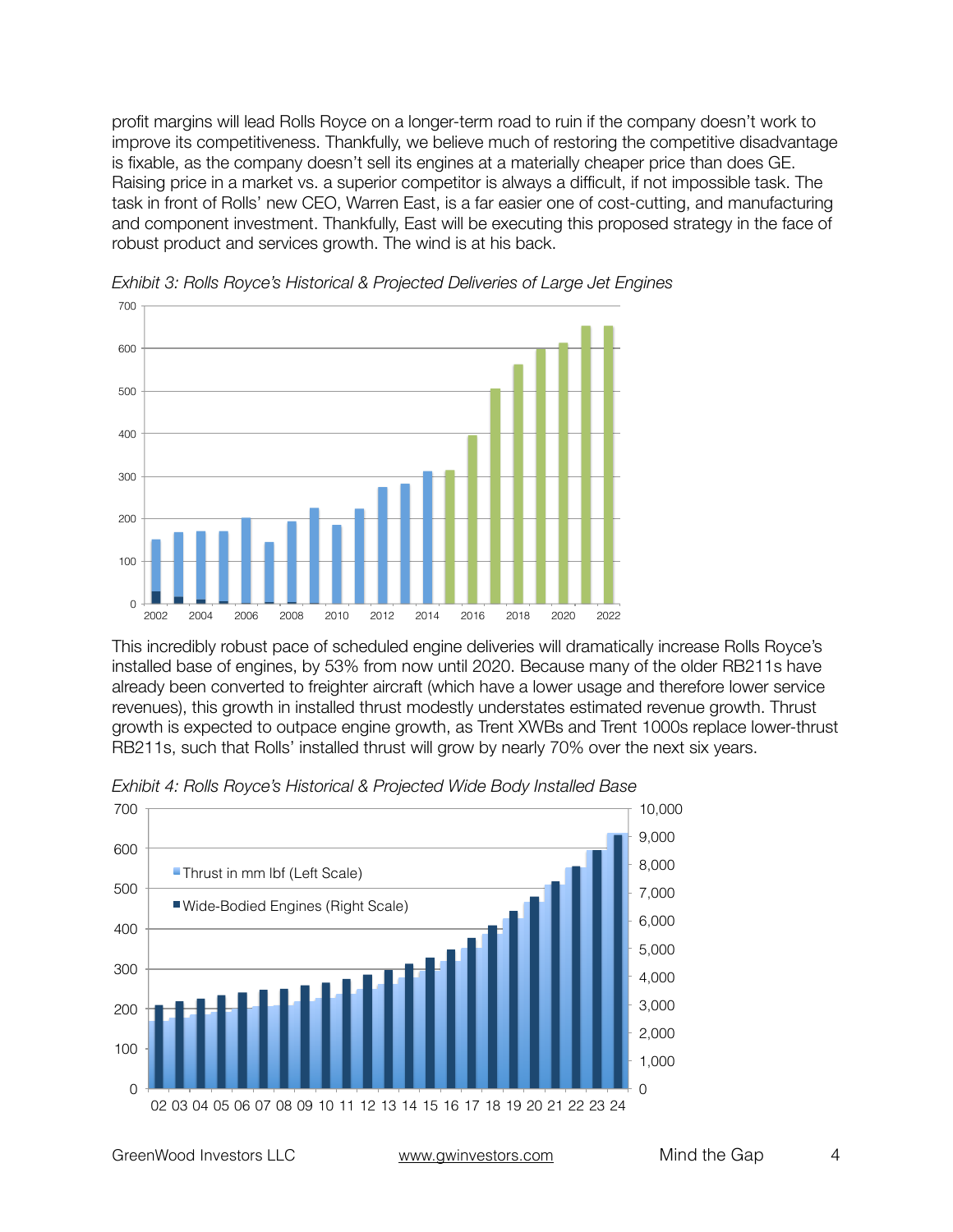This significant runway the company has for growth is similar to the prior ramp GE experienced from 2008 to 2013, as it significantly increased production of both narrow and wide-body engines. In the five years ending in 2013, GE Aviation increased its engine installed base by 57%, and the mix of revenue coming from equipment ramped from under 44% in 2007 to over 50% in 2013. Yet, GE was able to maintain stable operating margins even as the mix shifted to marginally profitable equipment sales. Clearly the company was able to transform its own equipment margins, just as we believe Rolls needs to do for its upcoming growth spurt. In order for Rolls to become more competitive in the industry and fund technology investment in the coming decade, it must address the equipment segment of its business, which the previous management team abdicated to a breakeven profitability status. Rolls must undertake initiatives to improve the profitability of its equipment sales, particularly as the company transitions from generating under 46% of its civil aerospace revenue from equipment sales in 2013 to nearly 52% in 2017. The deep margin gap to GE must be addressed, and it must be addressed now, as the company begins a significant production ramp in wide-body engines.

## **The Opportunity: A Deep Margin Problem**

Many analysts, engineers and traders believe the narrow-body market to be the most profitable segment in the jet engine market. In fact, a former engineer at Pratt & Whitney told us of the company's goals was to focus on developing a leading narrow-body jet engine (which it has clearly done with the Geared Turbo-Fan PurePower), because the more frequent take-offs and landings of narrow-body planes generate more service work. Given jet engine manufacturers historically earned next to nothing on the sale of the actual engines and made nearly all operating profit from the long-term service agreements on the installed base, simple logic would suggest that servicing a narrow-body fleet is more profitable than servicing a wide-bodied fleet of aircraft. This assumption is a false one as it relates to today's market dynamics.



*Exhibit 5: Divergent GAAP-Equivalent Operating Margins*

Note: Rolls Royce's 11.5% margin eliminates the positive one-time accounting benefit it recorded in 2014

One needs to look no further than a simple comparison of GE Aviation's operating margins to Safran's propulsion operating income margins. Adjusting for capitalized R&D (to show a closer result to GE's GAAP figures), Safran's margins are dramatically lower than its trans-Atlantic partner. Given CFM is a 50/50 joint venture partnership between GE and SNECMA (a Safran subsidiary), if the margins resulting from the CFM joint-venture (which manufactures the LEAP and CFM engines,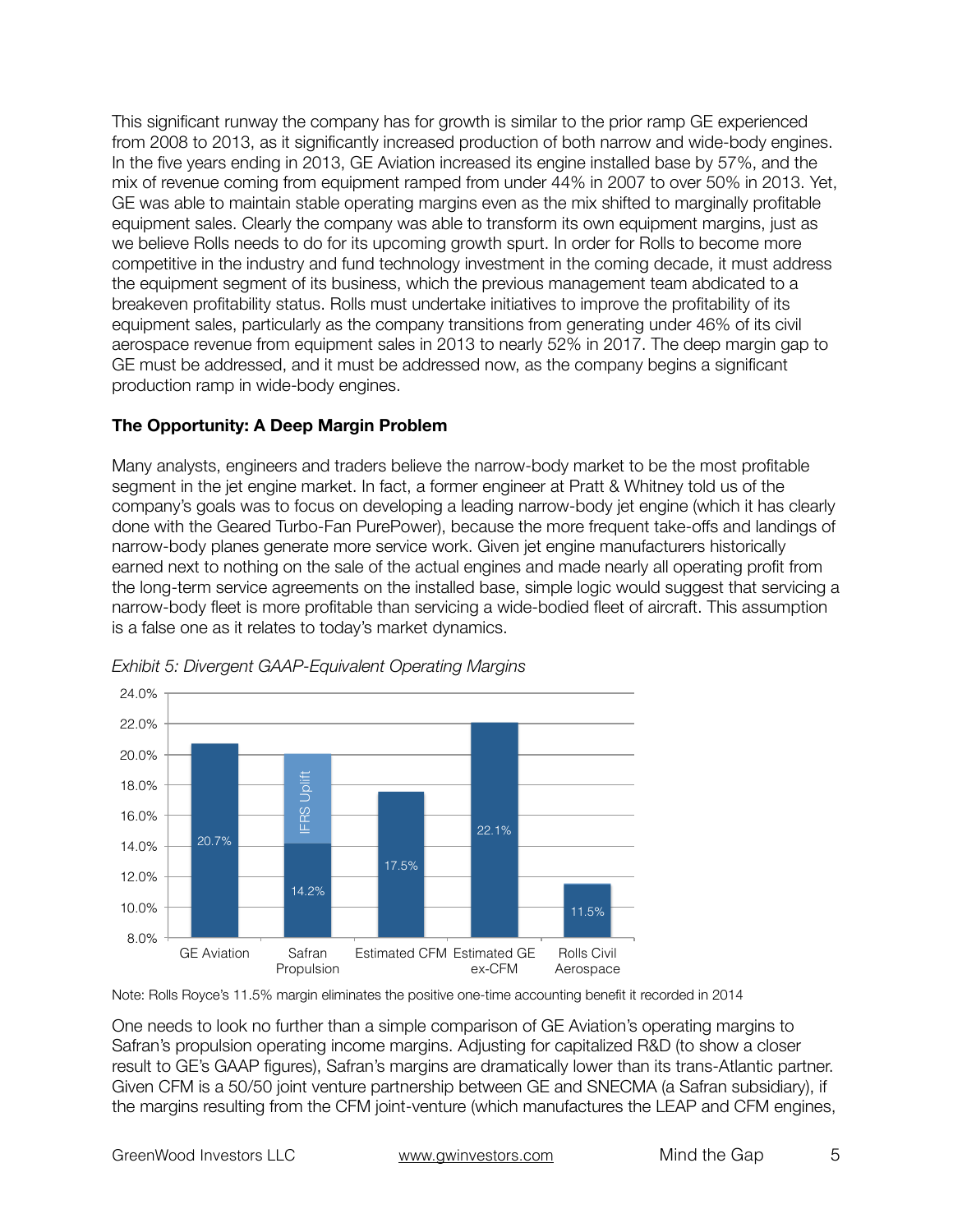both of which have a monopolistic strangle on the narrow-body engine market) were similar to GE's wide-body engine offering, then SNECMA would logically have very similar margins to GE. Yet the opposite is actually true: Safran's propulsion division (excluding Turbomeca), the lion's share of which is comprised of the CFM joint-venture, records lower margins than its US peer. Part of this difference lies in the fact that a large portion of the installed base of CFM engines are older and aren't tied to long-term service agreements. GE also provides big data analytics to CFM, thus an expense for CFM is actually recorded as income by GE.

Even still, despite most perceptions in the industry, GE has higher margins on its wide-body and regional business, and this is at a time when it is shipping its latest and greatest wide-body engine, the GEnx engine, at a loss until 2016 (the company will be breakeven on the product roughly five years after launching it). Thus, even if Rolls Royce's former management team tried to caveat its own profitability by the significant product launch cadence the firm has, with the recent startup of the Trent 1000, the Trent XWB, and the coming Trent 7000 and possibly even Trent 9000, GE is going through a similar product launch cadence, yet is sporting operating profit margins in the low to mid 20% range. And although GE's current installed base is modestly larger than Rolls Royce's (16% larger), within the next five years, Rolls' installed base will exceed GE's current installed base of engines, which is generating operating profit margins north of 20%. These >20% operating margins are being generated while GE is currently undergoing the peak of its unprofitable launch of the GEnx and LEAP next-generation engines. In fact, in the first quarter of 2015, GE missed some GEnx shipments relative to its plan (29 to be exact) and gave some color on the financial impact of the missed shipments. If we were to back out the negative margin effect the GEnx shipments had on the first quarter, the division sports operating margins of 26.6%.<sup>1</sup>



*Exhibit 6: Installed Base of Wide-Body and Regional Engines*

Rolls Royce's medium-term targets<sup>2</sup> of 15% operating profit margins at its civil aerospace division will simply not cut it. As GE Aviation continues to ascend to mid 20% operating margin range, maintaining a profit margin gap of as much 10 points would ensure the long-term obsolescence of Rolls Royce. Competing against a company that earns two thirds more per jet engine will ensure

<sup>&</sup>lt;sup>1</sup> The impact of the 29 missed shipments (GE actually shipped 51) was a 90 bps positive EBIT effect in Q1 2015. That means the full effect of the 51 shipments on EBIT is a negative \$89.8 million. Backing this out of EBIT, means that without the GEnx shipments, the company would have earned \$1,404 million in operating income on \$5,284 in revenue, thus 26.6% Operating Margin ex-GEnx.

<sup>2</sup> See [Rolls Royce's October 2014 Medium-Term Target Presentation](http://www.rolls-royce.com/~/media/Files/R/Rolls-Royce/documents/investors/results/archive/mark-morris-mto-guidance-webex-slides-final-no-notes-tcm92-61321.pdf)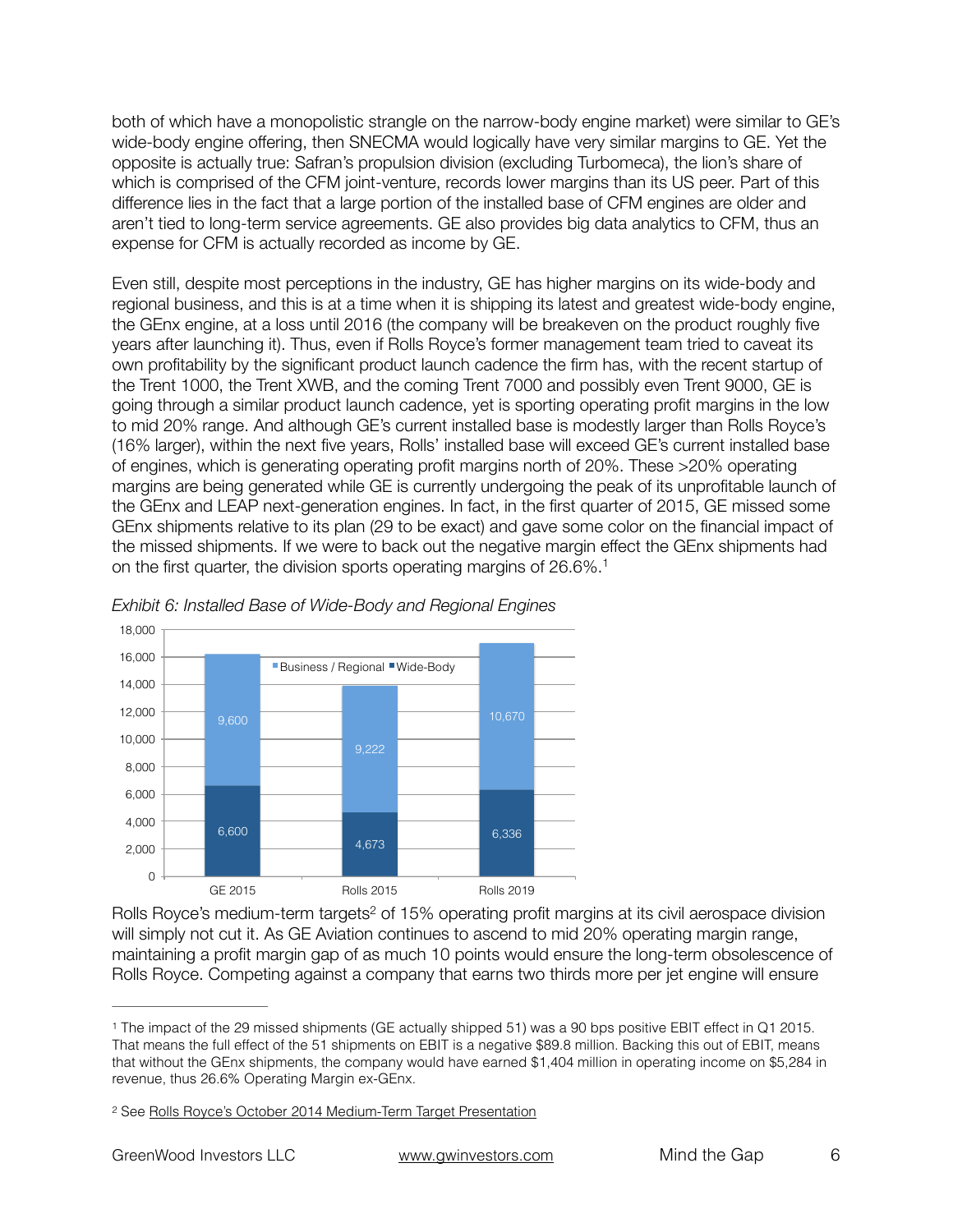Rolls cannot outspend GE on next generation technology, and losing the fuel efficiency battle will obsolete an aged product line-up, as it did to Pratt & Whitney in the 1980s.

Further, Rolls has ambitions to re-enter the narrow-body engine market when Boeing and Airbus update the B737 and A320 at some point in the next decade. While CFM has spent nowhere near the amount to develop its own next-generation LEAP engine, Pratt & Whitney has told the community that it took them \$10 billion in spending to develop its next generation GTF engine, which will enter into service later this year as the A320 Neo launches. For Rolls to be able to afford any narrow-body re-entry without "betting the ranch," on the capital investment required, it will need to significantly boost profitability. Thus, evolving Rolls' business to a more verticallyintegrated, lower staffed and more capable engine manufacturer is crucial both to defend its own competitiveness as well as secure a runway for growth in the next decade. The steps the company needs to take have already been publicly demonstrated to work and are largely de-risked. The only thing standing between Rolls Royce and 20% operating profit margins is good execution. Thankfully, the company's most recent under-achieving CEO has left, and the incoming pilot has a great track record at another British corporate champion.

Warren East has some work to do in order to improve Rolls' competitiveness, but the game plan is relatively straight forward. GE Aviation has transformed its own business over the last four years by implementing a process of in-sourcing components, increasing its in-house technologic capability, adding 3D printing capability and acquiring a key supplier (Avio) where it was able to use its scale to bring substantial supply chain and revenue synergies. If one were to simply look at the profit margins of GE Aviation over the last decade, to the naked eye, it would appear that the margins have hovered right around 20%, sometimes a bit above, sometimes a bit below. Not a big deal.



*Exhibit 7: GE's Aviation Division Profit Margins & Service Revenue Share*

Upon closer inspection, as exhibit 7 demonstrates, one can see the tremendous progress the company has made by keeping operating margins stable, and in recent years, expanding. Numerous discussions in the industry have confirmed that nearly all of the profits at the "Big Three," are made from service and parts business, and equipment sales are typically sold around break-even. It is the well understood razor / razor-blade model of selling the razors at break-even or at a loss, and selling the blades for hefty premiums once you've guaranteed a long tail of razorblade sales. Yet GE has pulled so many efficiencies out of its supply chain, that it has actually gotten its equipment sales to pull some of their weight on the firm's profits.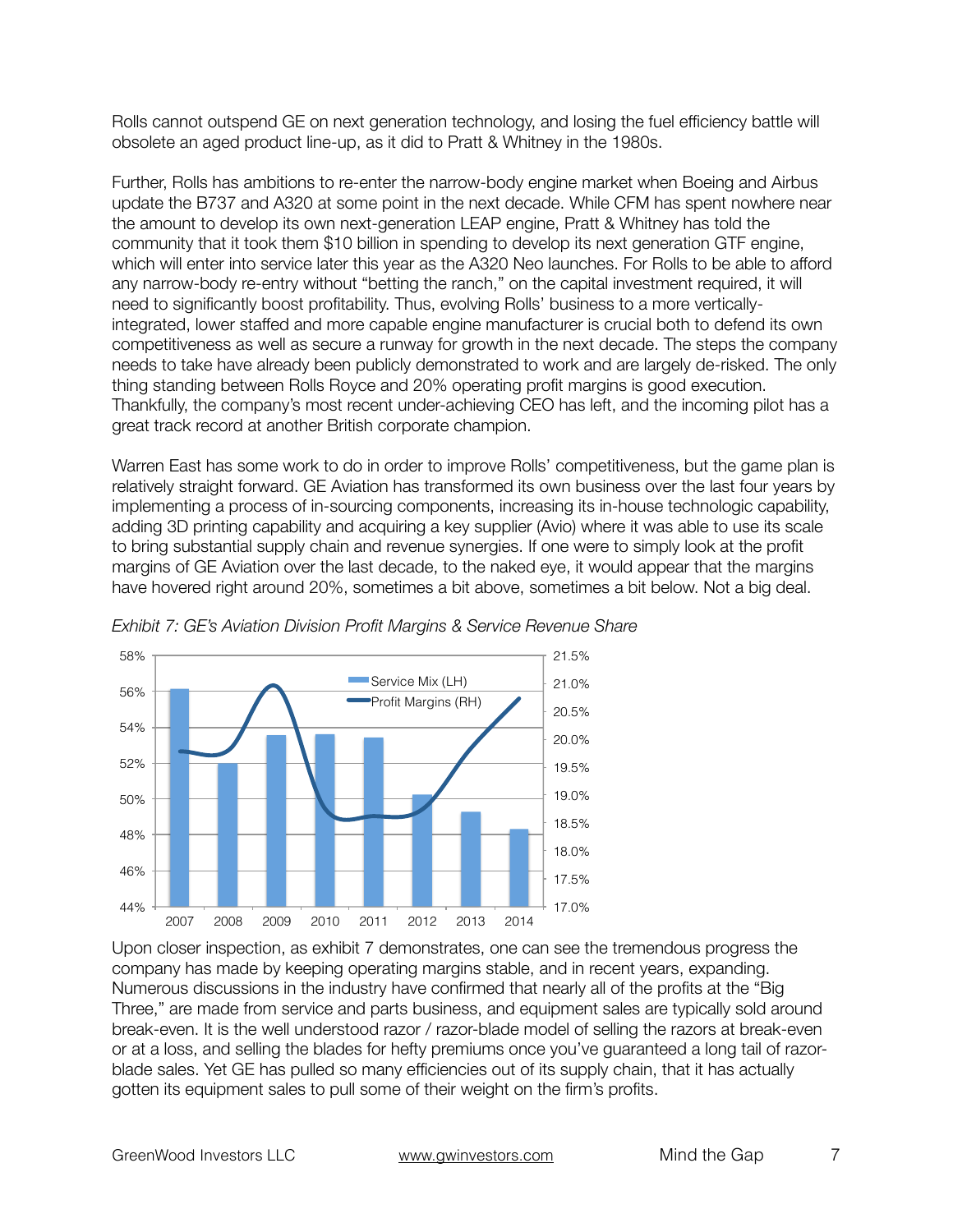



Please pardon the very busy exhibit 8, but we've attempted to show that if we hold GE Aviation Service's business flat at roughly a 35% operating profit margin, the margin GE earns on its equipment sales has expanded at least 5-10% over the last few years. Our contacts at Safran and components suppliers have confirmed our speculation that GE is now profitable on its equipment sales. Even if we were to use the industry scuttlebutt figure that GE earns nearly 50% on its parts & services business (we believe this is dramatically overstated), exhibit 8 would still look identical in its improvement of the equipment sales (yet would show that it is just now getting equipment sales to a near break-even result, up from operating loss margins in the high teens. Seeing the very robust equipment order book and growth rate over the next couple of decades, GE made a conscientious move in the late 2000's to improve the operating margin on its equipment sales. As the mix of services at GE's Aviation division fell precipitously, it countered this negative mix shift with a number of acquisitions and initiatives aimed at improving the core profitability of GE's engine sales.

We've annotated this theoretical chart with key positive (colored green) and negative (colored red) operational milestones and initiatives to help explain some of the key impacts of the company's actions. GE is undergoing one of the biggest engine change-overs in its aviation history, with both the GEnx continuing to ramp up the production curve (it has been loss making, and will be until early 2016), and the narrow-bodied LEAP engine undergoing ramp-up efforts in order to allow Airbus to meet its target of a late 2015 entry into service for its latest and greatest, the A320neo. The two engine platforms will power nearly all of GE's commercial deliveries in the next decade. Accordingly, one would expect GE's profit margins to be bottoming right now. Instead, the profit margins have been restored to previous peaks, with the company publicly committing to continued margin expansion. Rolls is going through a much more robust production growth period right now than GE, and its peer has provided evidence that in its own industry segment, in which it is a formidable player, the company has the opportunity to more than double its operating profit margins even through this product launch cycle.

The 2012 acquisition of [Morris Technologies](http://www.geaviation.com/press/other/other_20121120.html) added key 3D printing technology to GE Aviation's list of capabilities. The company spent a couple of years testing out components manufactured through the additive layer process, particularly ones that were complex and sole-sourced from a single supplier. Suddenly highly complex, sophisticated components were able to be developed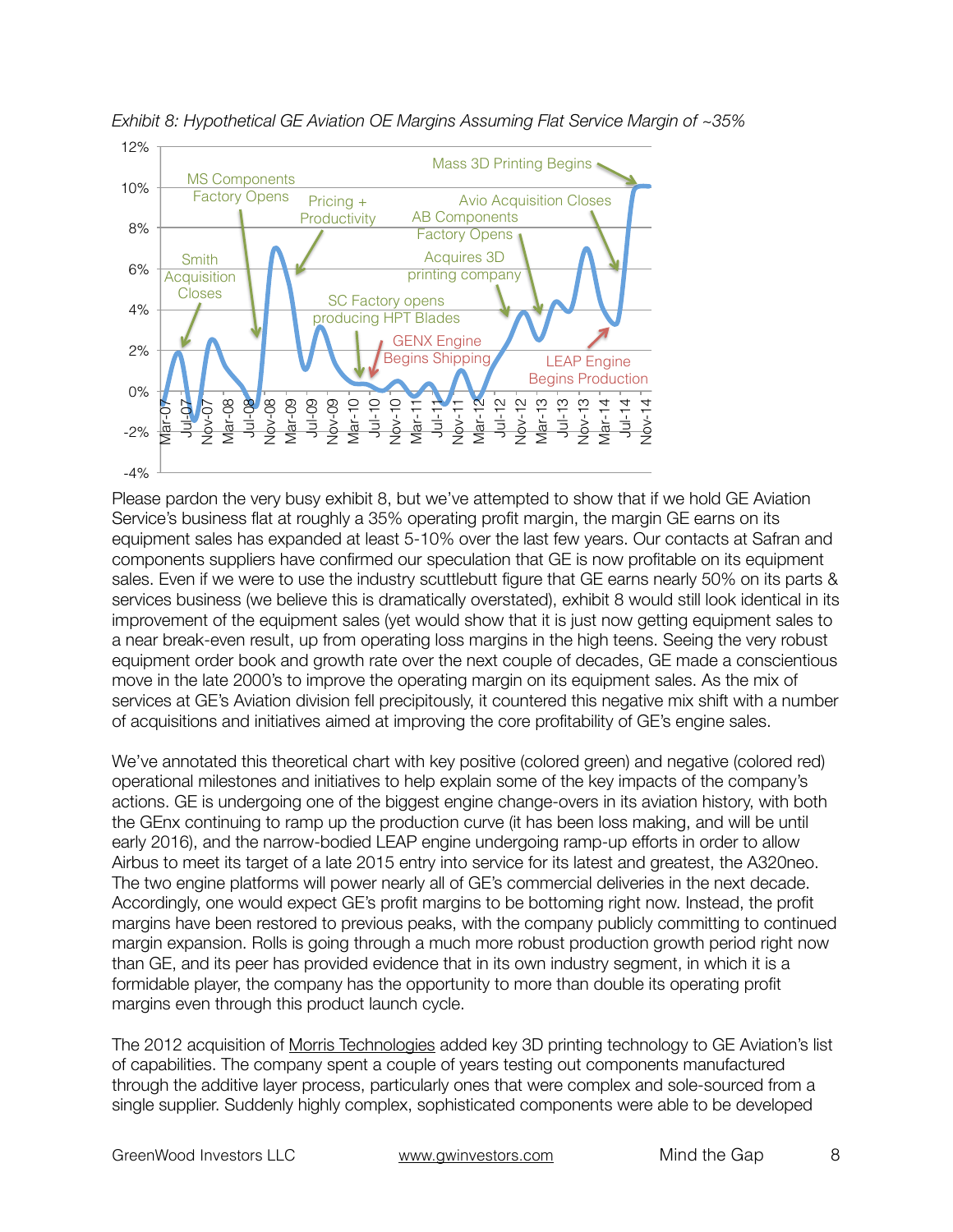and manufactured by GE Aviation without significant investments. The company then used this added capability to have pricing discussions with some of its part suppliers. A couple years later, GE would add mass additive manufacturing to its components factory in Alabama. This has achieved two crucially important things for GE.

First, it has allowed the company to replicate components that previously required heavilyspecialized fabrication technology. We've spoken with a retired jet engineer who worked on multiple major joint-ventured engines in the past, and prior to his retirement in 2008, the fabrication companies Precision Castparts ([PCP](https://www.google.com/finance?q=precision+cast+parts&ei=CMloVZnaCcnRqQGQoIGoAw)) and Alcoa's [\(AA](https://www.google.com/finance?q=NYSE%3AAA&ei=GcloVbnAHMeXrQGUl4HICQ)) Howmet were the only companies capable of competitively fabricating many crucial components of a jet engine. In fact, in the 1970s, Pratt & Whitney invested heavily in an automated casting facility that was able to produce a turbine blade from a single crystal alloy. After all the development had been completed, it turned out that PCP was able to fabricate the blades at a much more competitive cost than Pratt could, so the company transferred the technology and PCP ended up becoming the fabricator despite Pratt's best efforts. Additive manufacturing has greatly reduced the competitive edge these fabrication firms once had.

The day before GE's investor day at the Paris Air Show, we met with a sales manager at Alcoa's Howmet, who claimed that while 3D printing will expose certain parts of the business, "such as the equiax part of the business, single-crystal casting can't be replaced with 3D printing." The very next day, GE Aviation CEO David Joyce showed off a 3D-printed high pressure turbine blade. The technology uses Titanium Aluminide alloys and electronic beam technology acquired from Avio and represents one of the very highest value-added components in the entire food chain. PCP's cast parts business carries operating profit margins of 36% and returns on invested capital of 58%. The division has a bull's eye on its back by GE right now.

This brings us to the second major reason adding advanced 3D printing capabilities in-house has brought many profit-expanding opportunities to GE. It has been able to use the threat of self reliance for certain parts, that were previously too advanced for the company to in-source, in its pricing discussions with component suppliers. This has allow GE to extract more price concessions from the base of suppliers as it has introduced more manufacturing competition.

 Later on in the investor day, Joyce went on to describe how the company identifies where the "value," i.e. margins and returns lie in the supply chain. "We have re-evaluated the value of the supply chain in terms of where the value is and then we have selectively decided where we want to make sure we play. That is just vertical integration to make sure we understand where the margin pulls are and to make sure that when we enable a market as big as this that we participate in it fairly." At the tail end of the day, Joyce went on to describe how the company plans on "clawing back," some of this value. There are some things that are brand-new, like I said with ceramic matrix composites, additive manufacturing, titanium aluminide, spin casting. We are just going to hold onto that because we want the IP to stay at GE." Later that day we met a program director at Safran that said, "between ceramic composites and 3D printing, the profit margins and the competitive advantages of the casting guys are going to be coming down substantially. They should recognize this and try to become a longer-term partner." By this statement, he meant that it would be wise for PCP and Alcoa to give up some of the asymmetric value they are receiving now to ensure they're not eliminated from the business model longer-term.

Additive layer manufacturing has helped numerous other highly specialized manufacturers eliminate the traditionally high costs of sourcing small volumes of unique components. While the number of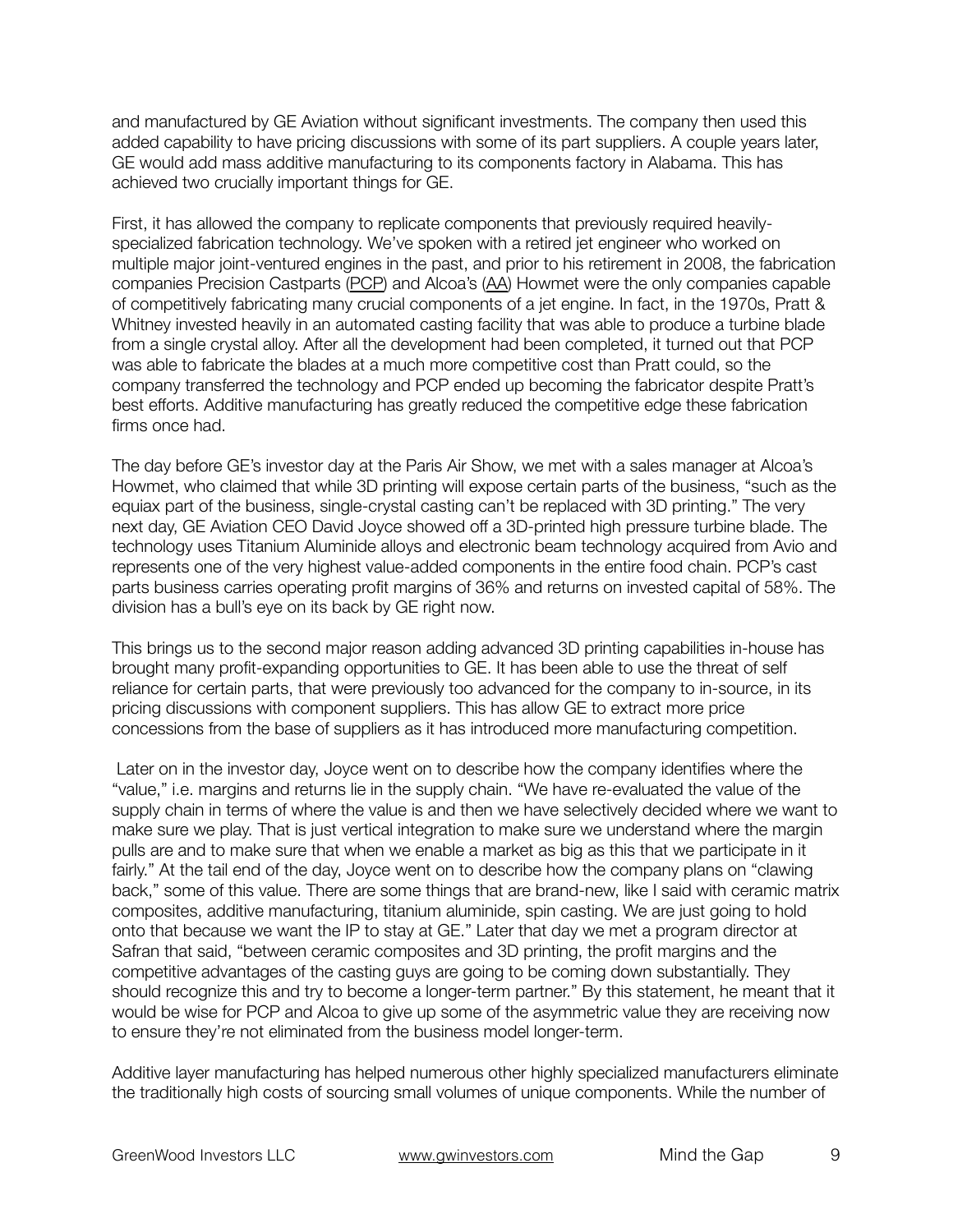aircraft deliveries has been robust, the numbers are still very modest relative to traditional manufacturing volumes. Boeing and Airbus delivered 378 wide-body aircraft last year, requiring 852 engines. While these figures are robust from a historical standpoint, they are relatively small for large-scale manufacturing operations. For a relatively modest capital requirement, 3D printing has greatly reduced the inefficiencies inherent in highly specialized, low production components.

As reported by the Wall Street Journal, "GE will use… 3-D printing machines to make the guts of the fuel nozzle on its Leap engines. The equivalent part used in existing engines is made by an outside supplier that brazes together 21 tiny pieces."<sup>3</sup> One can imagine the awkward conversation at the negotiating table when GE Aviation informed its former supplier that its specialized services were no longer needed on the next generation engine.

| Date              | Action                                        | <b>Note</b>                                                                                                                  |
|-------------------|-----------------------------------------------|------------------------------------------------------------------------------------------------------------------------------|
| May, 2007         | Acquisition of Smith<br>Aerospace             | \$4.8B. UK-based supplier of integrated systems for aircraft<br>manufacturers and engine components. Synergies unquantified. |
| October,<br>2008  | GE opens Mississippi<br>plant                 | \$94 million spent on plant to produce fan platforms and the fan case<br>assembly for the GEnx engine.                       |
| April, 2010       | GE opens S.C. plant                           | Undisclosed sum, manufactures high pressure turbine (HPT) blades.                                                            |
| October,<br>2012  | Acquisition of Morris<br><b>Technologies</b>  | Undisclosed sum, Morris Technologies is an advanced 3D printing<br>company.                                                  |
| April, 2013       | GE opens Alabama plant                        | \$75 million spent on plant to manufacture HPT airfoils.                                                                     |
| August,<br>2013   | Acquisition of Avio closes                    | \$4.3B spent on Italian-based producer of numerous engine parts.<br>Substantial synergies with a pre-tax ROIC of 13.5%.      |
| December,<br>2013 | GE opens second<br>Mississippi plant          | \$56 million spent on plant to manufacture fan platforms for the LEAP<br>engine as well as a thrust reverser.                |
| December,<br>2014 | Larger scale 3D printing<br>begins in Alabama | Alabama plant starts mass producing additive jet engine components<br>(the same fuel nozzle referred to above).              |

*Exhibit 9: GE's Vertical Integration Timeline* 

Ceramic matrix composites (CMCs) also represent another opportunity to both light-weight an engine component as well as remove a high-value add supplier such as PCP. In fact our contact at Alcoa's Howmet admitted that CMCs can be 3D-printed. The manufacturing capabilities are far less demanding for CMCs than they are for cast parts such as single-crystal alloy blades. Furthermore, CMC components are typically less than half the weight of their metallic replacements. Light-weighting a turbine blade also means that its disk and related components can also be lighter and smaller, completely changing the dynamics of the engine's design.

Some of the efforts to vertically integrate jet engine manufacturing have been very reasonable investments, as GE Aviation effectively in-sourced a large portion of the component manufacturing supply chain through building three plants in Alabama and Mississippi for a quarter of a billion dollars - these are minuscule compared to the large R&D and capital spending budgets GE Aviation and CFM have.

<sup>&</sup>lt;sup>3</sup> See Linebaugh (February 6, 2013), ["GE Brings Engine Work Back"](http://www.wsj.com/articles/SB10001424127887324906004578288373219034986)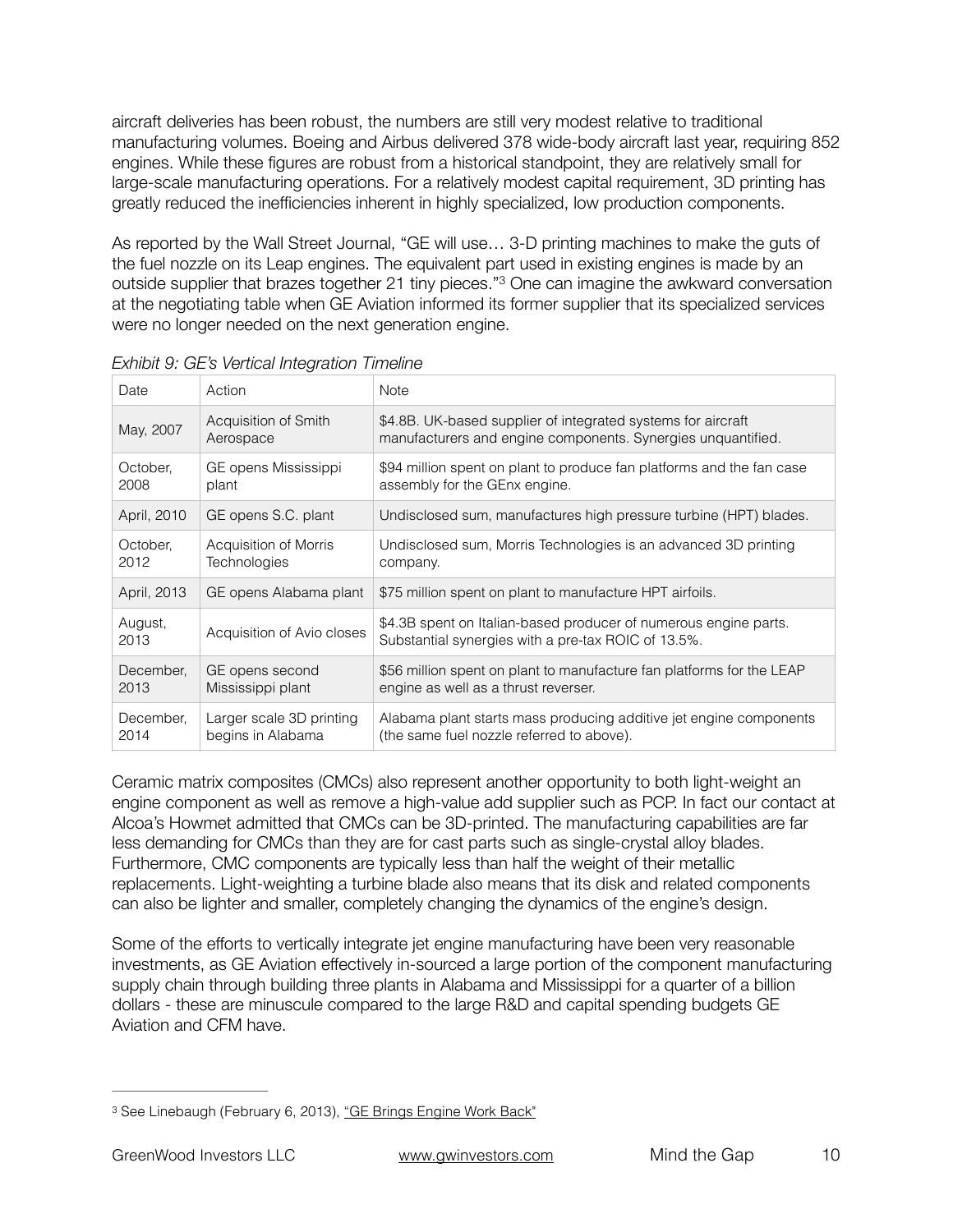Although the two noted acquisitions were substantial in size, they produced highly attractive returns to GE. The company already represented nearly two thirds of Avio's revenue, and GE undertook an extensive study on how much Avio was paying third parties for parts and materials. After realizing that GE's scale could bring substantial cost-saving opportunities throughout the supply chain, the company moved to acquire Avio's aerospace business for 11.6x operating income. Yet, after the robust synergies the company was able to pre-identify (750 bps), the actual multiple GE ended up paying for Avio's aerospace division was 7.5x operating income, or a pre-tax 13.5% ROIC assuming no revenue growth. Whereas components previously sourced from Avio were used in jet engines built by GE that would produce a very meager (if any) operating profit, post acquisition, GE Aviation was able to produce these turbines, blades, compressors and other components at margins that rivaled its consolidated business.

Rolls has multiple suppliers which suffer from a lack of scale, and could benefit from the purchasing and procurement scale of a far larger company. [ITP SA](http://www.itp.es/web/Sec_Home/wf_home.aspx) is a key supplier of the Low Pressure Turbine (LPT) to multiple Trent engines, and Rolls already has a 46.9% stake in the company. Yet, ITP suffers from a significant lack of purchasing scale in the industry and duplicative engineering staff. When we visited ITP's booth at the Paris Air show, we spoke with a director at the company about its ongoing cost-saving initiatives. The director came out directly and explained that, "purchasing is very uncoordinated with Rolls. There are probably substantial synergies that aren't being realized."



*Exhibit 10: Avio's Aerospace Segment Operating Profit Margins*

While the market has rebuked Rolls' outgoing management team for an ill-timed acquisition of Daimler's interest in its large engine joint venture,<sup>4</sup> we believe acquisitions in the aerospace industry will be met with a completely different reception by investors. Not only will it concentrate Rolls even further in the aerospace industry, which we believe investors would welcome given the hockeystick nature of the industry's backlog, it would help transform Rolls' profitability in the key segment. Were the company to identify 750 bps of purchasing and operating expense synergies, the return on invested capital of the suggested acquisition in exhibit 11 would approach mid-teens and would ramp as the company continues to scale production of LPTs for the growing Trent lineup. Even if Rolls was unable to extract any purchasing or overhead synergies out of ITP (which would be incredibly hard to believe), the acquisition would still be accretive to the equipment segment's margins. GE was able to extract 750 bps of synergies from a company that was already generating

<sup>4</sup> See Walker, Ian (April 6, 2014): "[Rolls-Royce to Pay Daimler \\$3.3 Billion for Stake in Joint Venture](http://www.wsj.com/articles/SB10001424052702304626304579505031553017064)"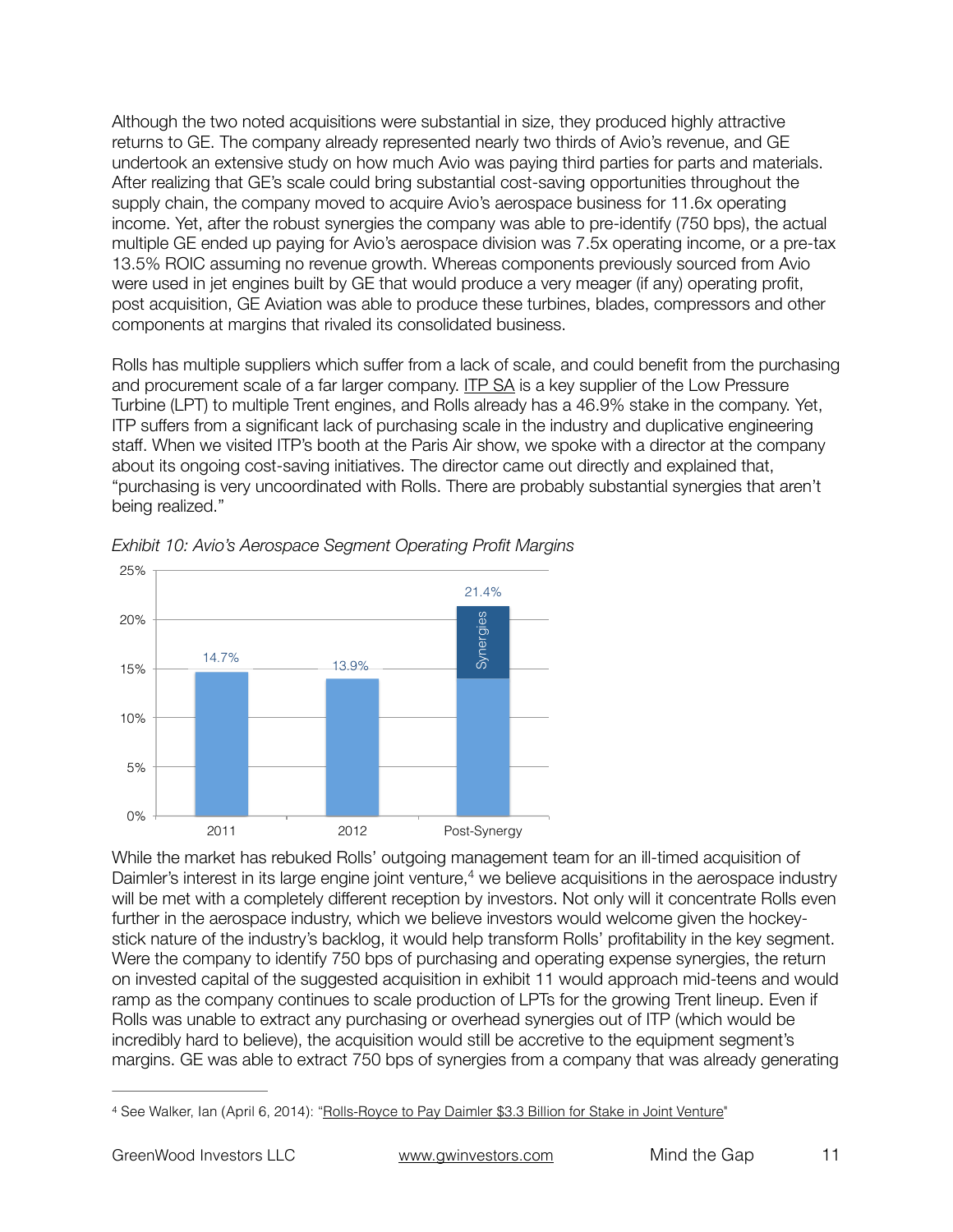over €2 billion in revenue. Given ITP's revenues are nearly 70% lower than Avio's aviation division, and therefore is already suffering from an even more dramatic lack of purchasing scale, Rolls is likely to have a successful experience in extracting synergies from ITP's own supply chain. Furthermore, smaller scale means better advantages will come from administrative expense savings of a unified company.

| in millions              | Avio   | <b>Multiple</b> | <b>ITP</b> | Implied Take-Out |
|--------------------------|--------|-----------------|------------|------------------|
| Revenue                  | €2,068 | 1.58x           | €650       | €1,030           |
| <b>EBIT</b>              | €288   | 11.38x          | €58        | €660             |
| <b>EBIT Post-Synergy</b> | €444   | 7.38x           | Average    | €845             |
| Take-Out Price           |        | €2,068          | in pounds  | £621             |

*Exhibit 11: Avio-Implied Average Take-Out Price for ITP* 

Internalizing key component manufacturing will not only yield profitability improvements on the actual components, but will also help Rolls leverage this expertise in price negotiations with other component suppliers. GE has flexed this muscle in the past few years and has achieved visible benefits from the efforts. There are no doubt many more firms that supply key components to Rolls that would benefit from the overhead and purchasing scale of a larger organization. Multiple top engineers in the jet engine industry have described a fair amount of duplication of engineers and quality control spending between two companies that enter into risk-sharing and revenue-sharing programs. While these ventures are a way to de-risk some of the investment that needs to be made in the entire engine program, it also guarantees sub-scale profitability of the program.

*Exhibit 12: Revenue per Employee (in dollars)*



Note: Projections assume Rolls maintains its 1.4% CAGR in employees in its aerospace division.

While it would appear that Rolls only has a 13% disadvantage to GE from a revenue per employee perspective, as shown in exhibit 12, these metrics are misleading, as Rolls outsources a much larger portion of its engine manufacturing to parts suppliers. Roughly 75% of the cost of Rolls Royce's engines are sourced from third parties, yet GE has methodically taken this percentage down over the last decade. We believe GE sources less than 60% of the costs of its latest engines from third parties, and are awaiting specific color from the company (apparently we were the first investor to ask this). Safran Propulsion, whose operating profit margins handily outperform Rolls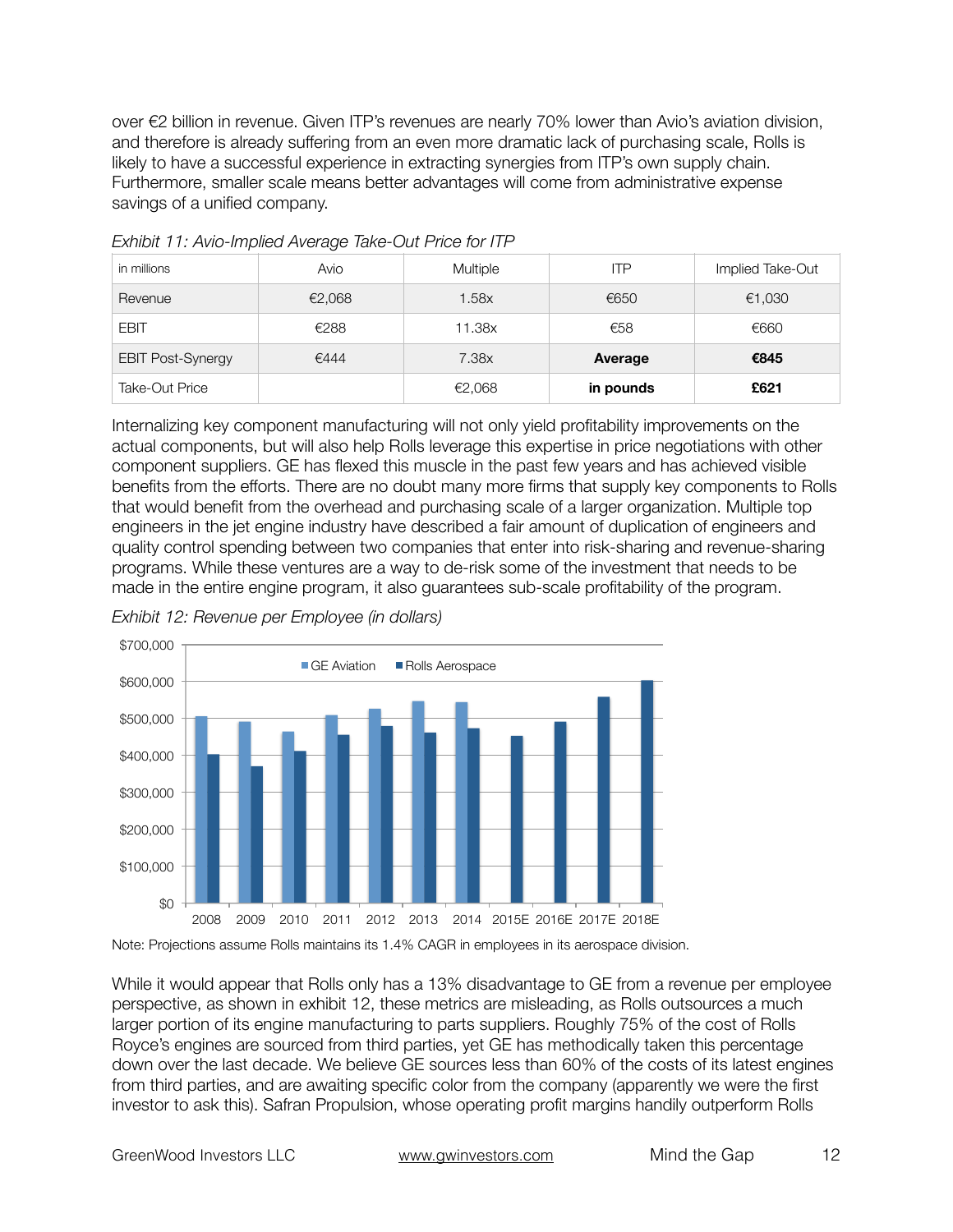Royce's, in-sources as much as 75% of the components needed for certain parts of the engine. Just given the value of in-sourcing the HPT blades, the low pressure turbine (LPT, also the same component ITP manufactures for Rolls), fan blades, casings and platforms, GE has in-sourced well over 25% of the engine over the past decade.

Even if we're off on this metric, Rolls is still overstaffed relative to GE by at least 13%, and perhaps as much as 20%. While we're not recommending a 20% headcount reduction, as the revenue growth anticipated from the order book will make up a fair portion of the spread in competitiveness, we believe the company should undertake a thorough analysis of its required talent needed, given it outsources 75% of the value of the engine and has told investors in the past it would like to take this to 80%. Please, "make a legal u-turn."

If the company agrees that it must in-source a greater portion of the engine's value, it must keep a keen eye on eliminating engineering duplication between departments which previously interacted at arms' length. Even still, as is obvious by the only slight difference between the two companies' employment statistics, doubling Rolls margins will not be obtainable through a restructuring. Doubling Rolls' civil aerospace margins must be achieved by improving the profitability of its equipment sales and servicing operation. We believe this is impossible without extracting synergies from the supply chain by vertically integrating, just as GE Aviation has successfully done over the past decade. Clearly much of the engine will remain outsourced, as commoditized components that are either machined or fabricated must find a low-cost manufacturing source outside of the company.



*Exhibit 13: Mind the Margin Gap*

Source: Selective Company Disclosures, GreenWood Research

Vertical integration is not a new strategy, and it has been used in many other industries to increase the profitability and returns on invested capital of many businesses, as well as widen the competitive barriers to entry. Our industry conversations have confirmed that the "killer apps," or highly important aspects of the jet engine manufacturing business, are each company's work in materials science. This is becoming particularly more important as both the aircraft and engine manufacturers have focused on fuel efficiency and removing weight from the engine and the aircraft. As Rolls continues to develop many different engine parts from non-traditional, composite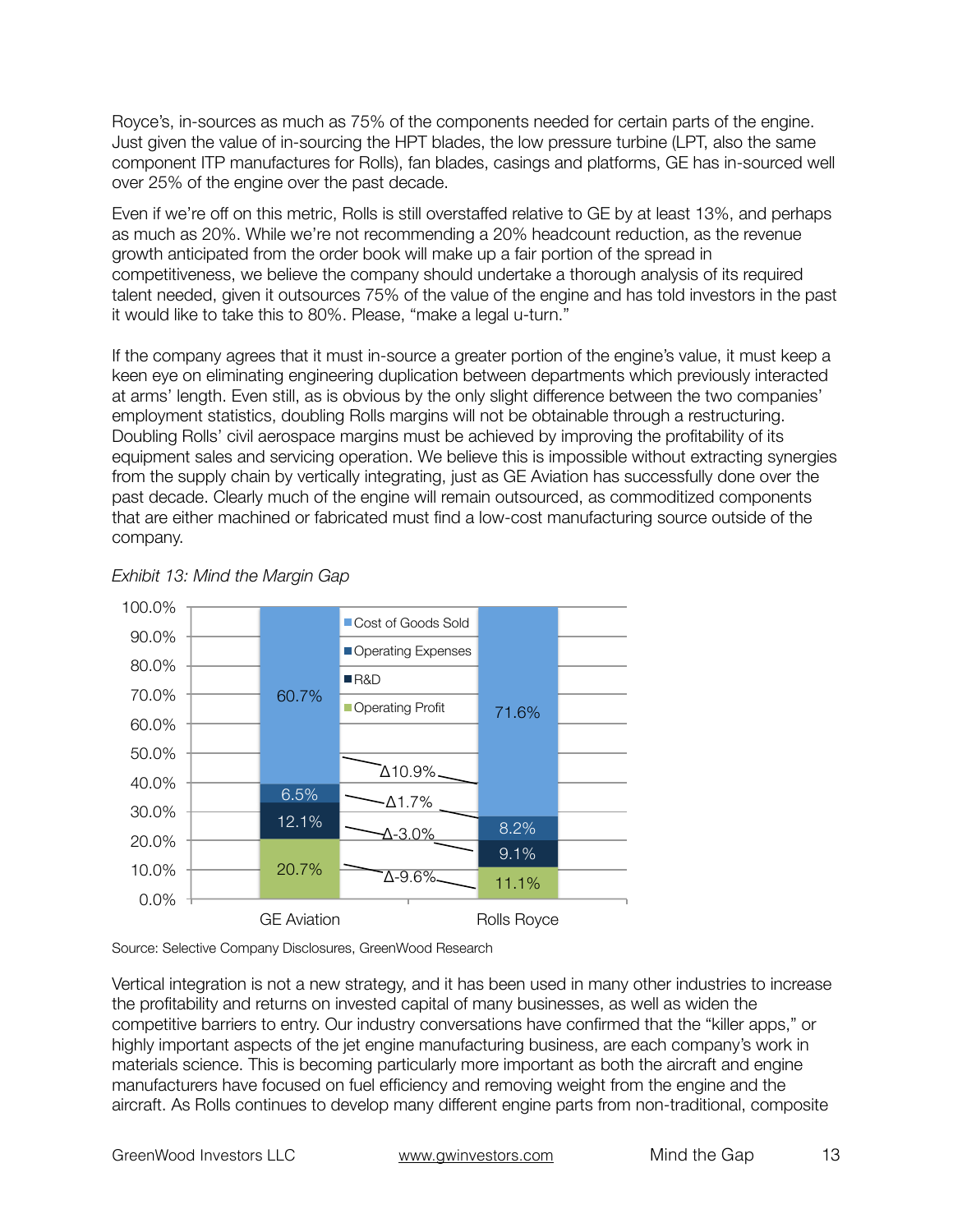materials, we see today as perfect timing to start insourcing much of this work, particularly as additive layer manufacturing has helped lower the costs to internal production significantly.

The company has recently said<sup>5</sup> it will test the largest 3D printed engine component later this year, but hasn't committed yet to a formal timeline for large-scale additive layer manufacturing. We suggest Warren East should rapidly roll out the testing of additional components manufactured through an additive process. He should then use that capability to renegotiate with Rolls' current supply base. We are aware the company has recently asked for broad-based 15% price concessions from its suppliers, more than a few of which are unhappy in the way in which the company has engaged with them. We are hopeful East brings his engineering background to bring these conversations back a constructive dialogue about how to use Rolls' scale to help achieve synergies for both parties. That will be most helpful on the low-valued add components. For the high value-add components, start the 3D printing presses!

Rolls won't be the first to approach the supply chain with these kinds of conversations, as GE has already done this in a more intelligent way. Furthermore, a few years ago Boeing partially reversed its former strategy of outsourcing aircraft development and manufacturing through its high profile "Partnering for Success," initiatives. Because the company faced incredible delays in launching the 787 Dreamliner, and risked never earning a respectable operating profit margin on the aircraft, it went back to suppliers to either renegotiate prior agreements or to directly take-over manufacturing initiatives from these suppliers. The outsourced model has not worked well in the aerospace industry.

# **Industry Considerations**

Developing jet engines is an extremely expensive and lengthy process. Pratt & Whitney has spent over 15 years and \$10 billion developing its next generation narrow-body jet engine, the Geared Turbo Fan (GTF) Pure Power. If that's the current going rate for developing a narrow-body (singleaisle) jet engine, then developing an engine for a wide-body (dual aisle) jet has to be of equal or greater value: the testing facilities are considerably more expensive to build. In fact, after developing the first commercial turbofan (jet) engine, Rolls sought to build the RB211 in the early 1970s, which would eventually power major dual aisle platforms such as the Boeing 747, 757, and 767. Due to cost overruns after having a snafu with its carbon-fiber fan blades, dramatic cost overruns landed Rolls in receivership. The engine went on to commercial success, but the company had been bankrupted in the process of developing the engine.

Pratt & Whitney has recently confirmed it was uninterested in investing in a new wide-body jet engine, despite the segment having faster projected growth than the narrow-body segment. According to projections from *IATA*, the wide-bodied fleet of aircraft will grow by 130% over the next 25 years, while the narrow-body fleet will grow by approximately 80%. While many analysts and companies always cite the far larger number of narrow-body jets and jet engines that get delivered each year, the total value of wide-body deliveries is roughly equal to narrow-body deliveries today. Thus, the value of the wide-body ecosystem is set to dominate the aerospace industry, not the higher volume and lower value narrow-body market.

With Rolls having exited the narrow-body engine market with its sale of the joint-venture to P&W in 2011, both segments of the market are now duopolistic, with only two competitive engine

<sup>&</sup>lt;sup>5</sup> See Morrison (February 19, 2015), ["Rolls-Royce to fly Trent XWB with largest-ever 3D-printed part"](http://www.flightglobal.com/news/articles/rolls-royce-to-fly-trent-xwb-with-largest-ever-3d-printed-409207/)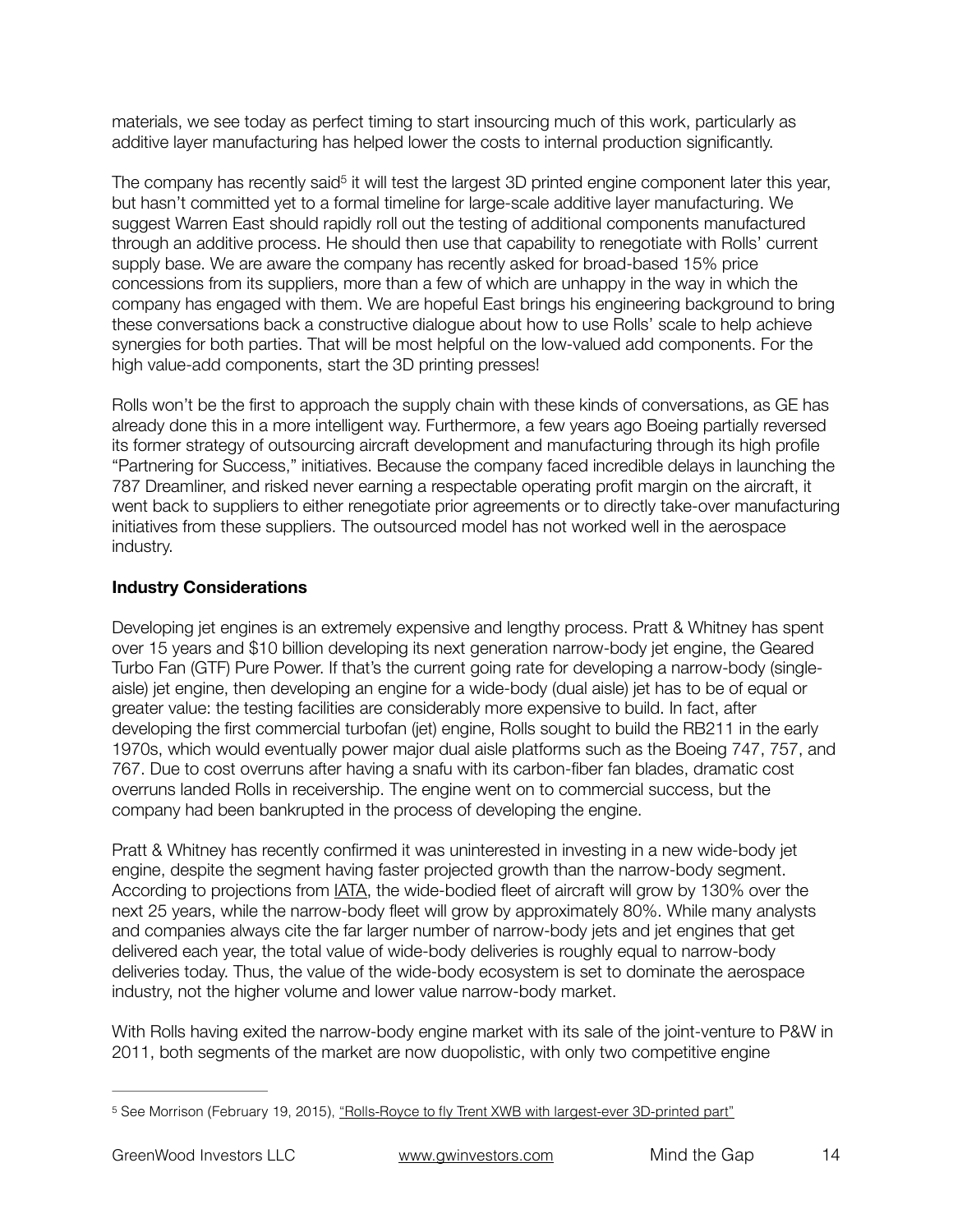offerings, in contrast to three over the last several decades (GE/CFM, RR and P&W each playing roles in both segments of the market). It's an industry with such strong competitive barriers to entry, that Pratt & Whitney has actually raised the price of its main upcoming Pure Power GTF engine before it even goes on sale. $6$  The competitive barriers in the industry have gone from being robust to nearly fortress-like for the new fleet of jet engines that will power the next generation aircraft from Boeing and Airbus, Bombardier and even offerings from the BRIC countries.

The new plane offerings carry substantially lower costs of operation, which will result in better airplane profitability or lower airfares to the consumer. These new more efficient aircraft (A320 Neo, Boeing 737 Max, A330 Neo, Boeing 787, A350, and the 777X) will be driving a significant replacement cycle at the same time the global fleet needs to expand to accommodate robust passenger growth, particularly in Asia. Nearly all of the fuel savings these new aircraft will offer are the result of the jet engines that have been developed by the Big Three manufacturers. The "killer app," in the industry is the engine, not the aircraft structure.

|  |  |  | Exhibit 14: Large Commercial Aviation Company Valuations |
|--|--|--|----------------------------------------------------------|
|  |  |  |                                                          |

|                      | EV / Sales | EV / EBITDA | EV / EBIT | <b>FCF Yield</b> |
|----------------------|------------|-------------|-----------|------------------|
| AIR FP               | 0.93x      | 9.1x        | 13.9x     | 5.3%             |
| AM FP                | 2.29x      | 19.8x       | 23.8x     | 2.9%             |
| BA                   | 1.08x      | 10.7x       | 13.6x     | 5.0%             |
| <b>GE</b> Industrial | 1.66x      | 9.1x        | 11.3x     | 5.0%             |
| MTX GR               | 1.38x      | 11.1x       | 14.1x     | 5.1%             |
| <b>RRLN</b>          | 0.91x      | 5.5x        | 7.9x      | 7.8%             |
| <b>SAFFP</b>         | 1.75x      | 9.0x        | 12.9x     | 2.7%             |
| <b>UTX</b>           | 1.30x      | 7.1x        | 8.5x      | 6.4%             |
| Median               | 1.38x      | 9.09x       | 13.58x    | 5.0%             |
| Average              | 1.48x      | 10.85x      | 14.02x    | 4.7%             |

As newer aircraft manufacturers work on products to compete with Boeing and Airbus for the voracious demand for narrow-body aircraft, they've resorted to using either CFM's LEAP engine, or P&W's GTF offering launching this year. There are rumors that aircraft manufacturers from China and Russia are in the early stages of developing a wide-bodied plane to compete against the western duopoly, but will be using western-built engines from either GE or Rolls Royce.<sup>7</sup> If there are any competitive risks in the industry, they would appear on the aircraft OEM side, not in the jet engine segment. Yet, it's funny that Rolls Royce carries lower valuation multiples than both Boeing and Airbus, despite having a better growth trajectory than the fastest-growing segment of the market.

Given the age of the commercial fleet is at *all time highs* (15 years old)*,* replacement demand is quite high, airline profitability has been high, and global passenger growth has been robust, *the current outlook for near, medium and long-term commercial aircraft demand is very bullish.* Airbus and Boeing are seeking to raise monthly production rates of the A320 and the 737, a move that both of them intend to be permanent. Because the order book has grown so significantly, and waiting times have stretched into the early 2020s for new aircraft, the outlook was robust enough to take monthly production higher - a step neither of them take lightly. As for wide-body aircraft, demand is similarly strong, as the current order book for the 787 is 5.68 years of production, and when the A350 finally ramps to its monthly production rate of 10 per month by late 2018 or early 2019, it will still have another 4.94 years of production to deliver just on the current order book. The

<sup>&</sup>lt;sup>6</sup> See [Dowling, \(March 12, 2015\), "Pratt & Whitney Raises Price for PurePower Engine."](http://www.courant.com/business/hc-pratt-whitney-price-hike-purepower-geared-turbofan-20150311-story.html)

<sup>7</sup> See Evans, "ANALYSIS: Twin-aisle aircraft strategy in the 2020s." [flightglobal.com](http://flightglobal.com)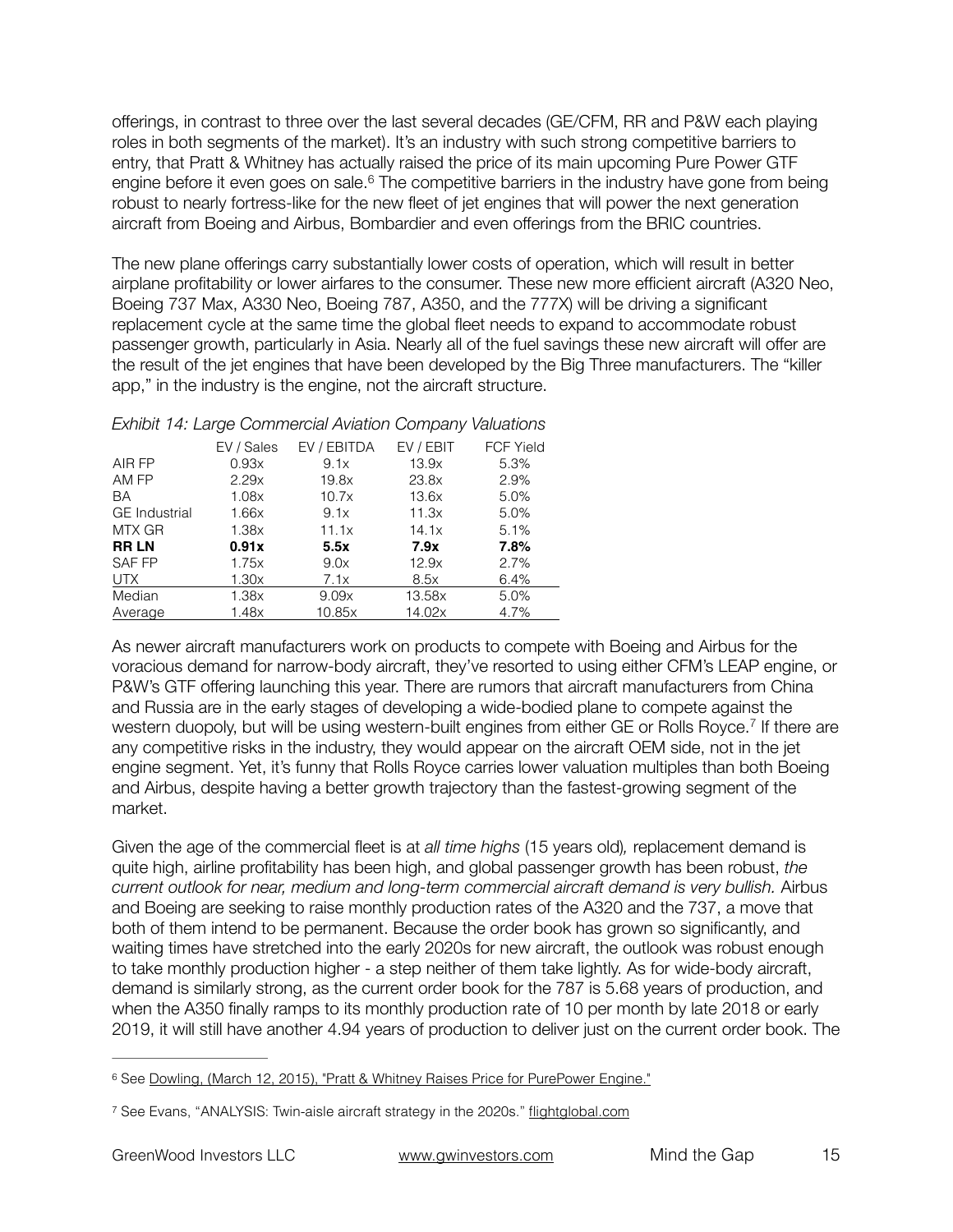A330neo looks particularly promising, as the new aircraft, which hasn't even finalized the design, is already sold out through this decade. Clearly customers accepting new aircraft will enjoy the 14% fuel efficiency gains on the already industry-leading fuel efficiency. As a result of this dramatic increase in fuel efficiency, Airbus will be cutting production rates on the legacy A330 early in 2016, to ensure stable production through the launch of the A330neo in late 2017. More on this later on.

The best bull case for the commercial aviation industry comes from the OEMs themselves. Both [Boeing](http://www.boeing.com/commercial/market/?) and [Airbus](http://www.airbus.com/company/market/forecast/) put out a long-term market forecast, both of which contain very interesting data on supply and demand drivers of the industry. Both show equally bullish hockey-stick projections that look similar to the Revenue Passenger Miles chart shown in exhibit 15. For brevity's sake, we'll leave the bull scenario data outlook to the OEMs.

## **Risk Considerations**

Aircraft orders are driven by airliners' cashflow, which has been notably strong in recent years. Yet, airline profitability is contingent upon passenger growth keeping up with its recent quick pace. Traffic is of course dependent on global growth as well as the rise of the middle class in Asia, as much of the traffic growth above and beyond economic expansion has been driven by an emerging Asian middle class taking their first flights ever.

Yet, rather than any economic slowdown impact the production rates of most aircraft, we don't believe production of aircraft will be decreased in a meaningful way. Given the unprecedentedly long backlog both Boeing and Airbus have, a pause in growth in air travel, such as the stalling the market had after the terrorist attacks on September 11, 2001, would more likely allow the OEMs to shorten the typical waiting time airlines will be experiencing in securing new capacity. For nearly all models, these order books stretch well into the 2020s. Airbus' order book represents ten years of current production, which has doubled from the more typical 5 years earlier in the decade. Yet, even if airplane production was reduced 25% from its currently anticipated schedule, as was the case after September 11, Rolls Royce's civil aerospace revenue will still be growing at a 6.1% CAGR over the next six years vs. the currently anticipated 8.1% under current plans.



*Exhibit 15: Airline Operating Cash-Flow of Airline Industry & Passenger Traffic*

Source: [United Technologies 2015 Investor Day](http://files.shareholder.com/downloads/UTX/3904414805x0x815539/2145C4A8-00FB-499E-9816-725AF216796B/pratt.pdf)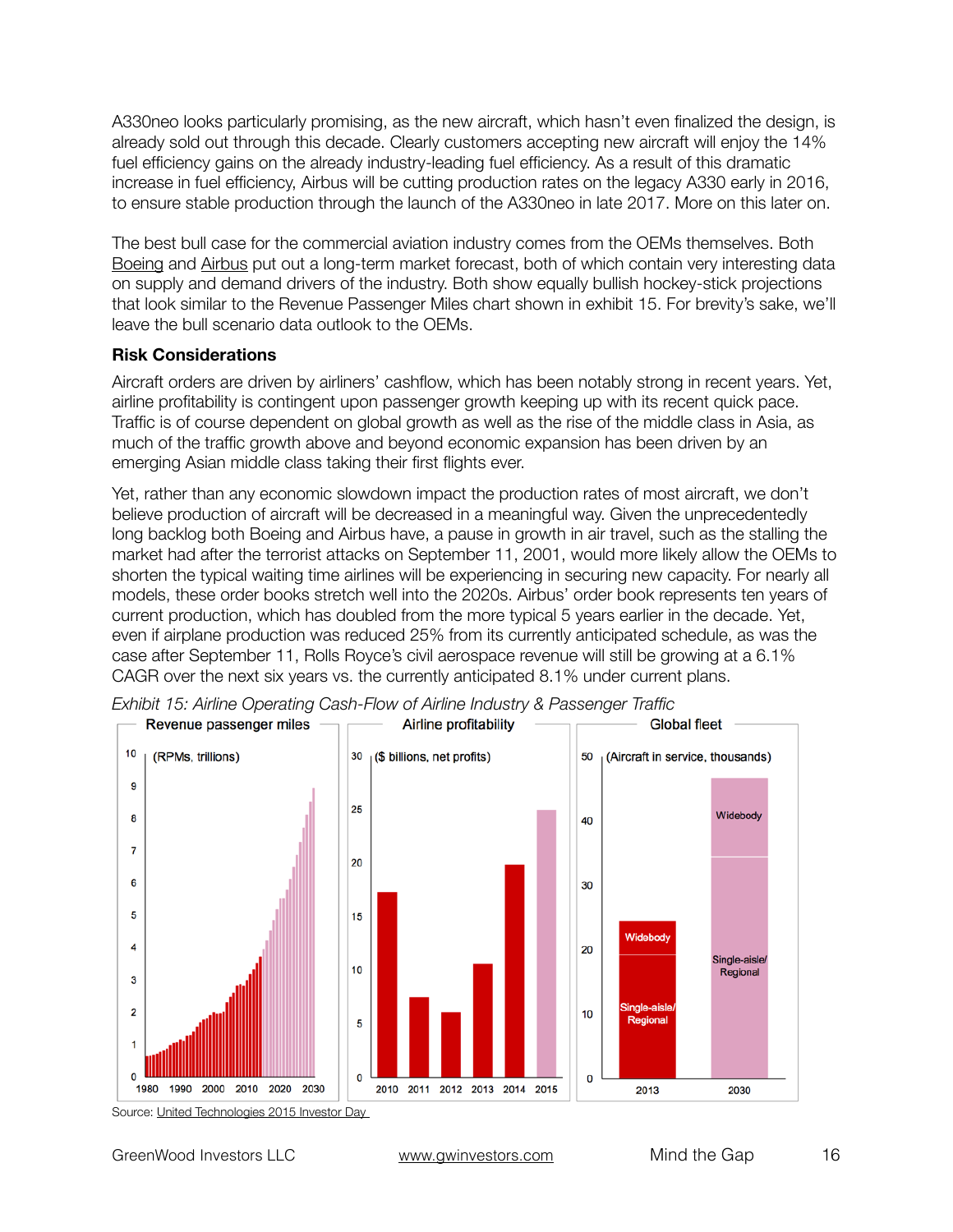Even if some of the more growth-oriented airlines were to delay taking deliveries of some aircraft they have in the order book, the existing global fleet of aircraft is very old. The average plane is over 15 years old today<sup>8</sup>, and the newer models that are replacing 25-35 year old planes are significantly more fuel efficient and help the airlines lower operating costs. As more Boeing 787 Dreamliners get delivered, and the Airbus A350 scales up the production curve during 2015, airlines using these very efficient wide-body planes are at a significant cost advantage relative to their peers flying older fleets. Given the tenacious proclivity of most airlines to cut price in order to drive market share and volume growth, keeping an old fleet of planes around will lead to a permanent loss of competitiveness in an aggressively competitive industry. One of the primary preconditions that led to American Airlines' most recent bankruptcy was an older fleet of planes which left it with an uncompetitive cost base.<sup>9</sup> By shedding leases on old aircraft and modernizing its fleet, American was able to restore competitiveness and emerge from Chapter 22 restructuring. *Replacing old aircraft is not a luxury, it's a necessity given the structure of the industry.* 

Thus, the civil aviation business has durability in any economic downturn. The one wild card factor would be a terrorist attack of a similar magnitude of September 11, 2001 that affects passenger traffic in an unprecedented way. While it's debatable whether or not another attack would affect traffic in the same pattern as it did 14 years ago, having a military engine business to offset some of the expected declines in commercial aircraft production is key to softening the impact of this important risk. And although aircraft deliveries have been robust over the past several years, capacity utilization or load factors remain near all-time highs.



*Exhibit 16: Average Daily Block Hour Utilization of Total Operating Fleet*

The military engine business is relatively untethered to the global economic cycle, with risks more associated with global government budget deficit reduction. Nearly every major defense firm is water-marking 2014-2015 as the bottom in US defense spending, as sequestration has fully cycled through the budget, and the current outlook is for modest budgetary growth at the Pentagon. And while 2014 will likely prove to be the bottom of Rolls' military engine business, as the 2018 wind down of the Eurofighter program will likely be more than offset by the ramp in the F-35 JSF, Rolls

<sup>8</sup> See Bromberg (April 9, 2014), ["Challenging Assumptions About MRO Growth."](http://www.pw.utc.com/Speeches/Story/20140409-1200)

<sup>9</sup> See Milford, Schlangenstein, & McLaughlin (November 30, 2011), "American Airlines Parent AMR Files Bankruptcy; Horton Is CEO."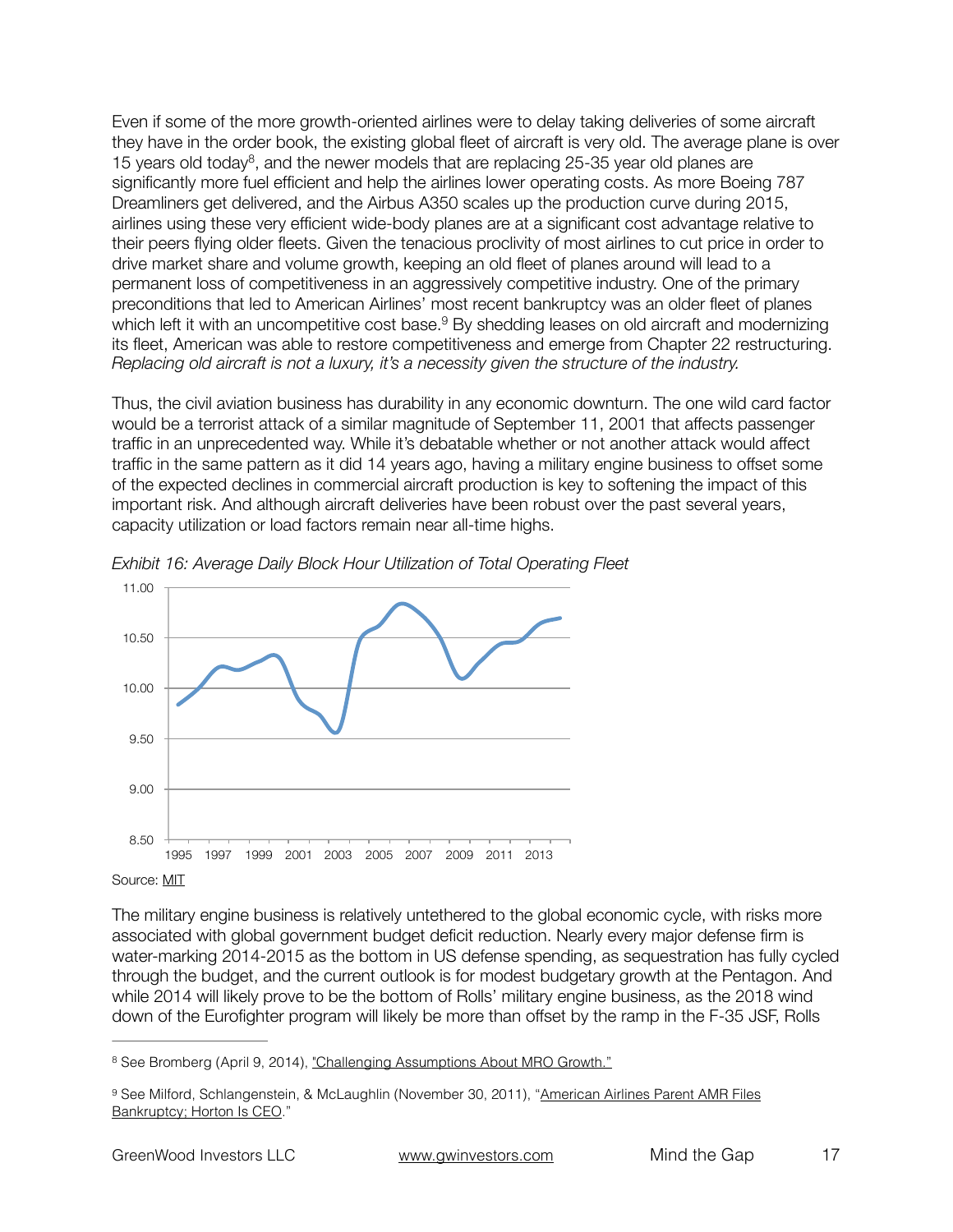Royce's services to the fleet of military engines was able to offset much of the decline in equipment shipments, and the company expanded margins in the military aerospace segment. Because services represent over 54% of the military and commercial aerospace revenue, the effect of any downward revision in previously-anticipated deliveries is more muted. Furthermore, given the fleet of aircraft has never been older, further delays in replacing aircraft will increase the maintenance, repair and overhaul businesses that jet engine manufacturers dominate. Rolls has a higher percentage of its installed base still tethered to long-term service agreements ("Power by the Hour") than its competitors.

Much of the downside risk in Rolls Royce's operations over the last 12-18 months has come from its land and sea divisions, which produce very large engines for the largest cargo ships in the world, as well as provide a fair amount of design and non-engine parts for the construction of these vessels. Some of the demand in the marine business came from oil & gas customers, which have been markedly weak in the last few quarters. Rolls recently announced further job cuts in its marine division<sup>10</sup> to further mitigate some of these downside risks. A couple weeks prior, it had reiterated that while revenue in the division would be lighter than expected, it still expected to meet its guidance for the division's operating profits in 2015. Wärtsilä, a major competitor in the space (which Rolls, at one point, was interested in acquiring early last year<sup>11</sup>), has been relatively sanguine about the industry downturn being deep or severe. Even if the industry deteriorates further, the other ⅔ of Rolls' business will more than compensate for any incremental weakness from the already deteriorated 2015 guidance levels, whereby Rolls is projecting a 0% margin in its marine division. Because the focus of this note is Rolls Royce's aviation business, we've held operating profit contributions from the land and sea business constant at the weak 2015 levels for the next decade. We believe this is very conservative, but have done it to show this division matters far less than actually fixing the civil aerospace business. Without a recovery of any significance in the Land & Sea division, the growth in Rolls Royce's civil aviation business will shrink the division's revenue share from over a third today to less than a quarter by the end of the decade. The largest driver of value for shares in Rolls Royce will be the company properly executing on the significant margin opportunity in the civil aerospace division.





<sup>10</sup> See the company's [press release](http://otp.investis.com/clients/uk/rolls-royce1/rns/regulatory-story.aspx?cid=171&newsid=512894) dated May 18, 2015.

<sup>11</sup> See Odell & Sharman, (January 9, 2014), ["Rolls-Royce ends talks with Wärtsilä."](http://www.ft.com/intl/cms/s/0/43e4ff70-7909-11e3-91ac-00144feabdc0.html#axzz3c8ABtfG8)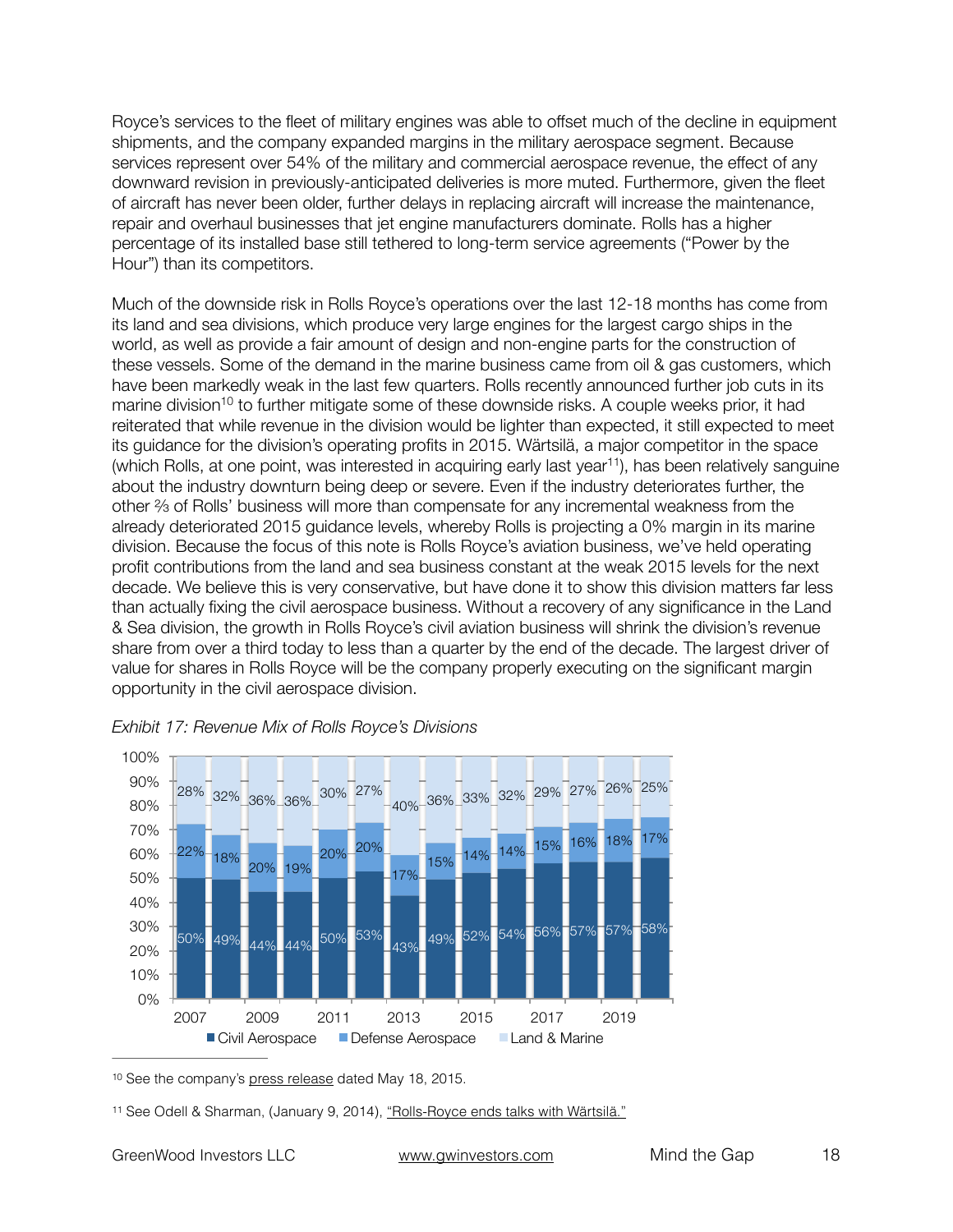## **Close up on Warren East**

The company hosted a conference call with its concurrent announcement that Warren East would succeed dramatic under-performer John Rishton (who insists he hasn't been kicked out). On the call, several analysts questioned Warren's skill set and how relevant it was for Rolls Royce. There are actually a fair amount of similarities between ARM Holdings' history and our model for success at Rolls Royce. Yes, ARM Holdings was a capital-light provider of the software and systems nearly all non-Intel chip designers use to design microchip processors. It struck very important partnerships with Samsung and Apple at the beginning of the mobile revolution and made a mockery of Intel's "moat" in microchip design. Even Intel cried uncle in  $2013^{12}$  and announced it would build ARM-based chips.

It became a duopolistic (with multiple other smaller competitors trying their best to gain scale) industry structure, incredibly similar to the current market dynamic GE and Rolls face today in the wide-body jet engine market. For companies wishing to build their own expertise in chip design (Apple and Samsung the largest), ARM was the only option. ARM basically had an exclusive on these chips, similar to what Rolls has done with Airbus's exclusive positions it has granted Rolls. While the aircraft deliveries are expected to grow, this pace is expected to be relatively modest relative to mobile chip growth, which has been staggering over Warren's time. Clearly, given the robust performance of ARM shares, he has attracted many loyal followers. We've spoken with former shareholders of ARM Holdings, and they describe his leadership style to be very technicallyfocused, playing to his strengths as an engineer. He was very keen to develop an entire ecosystem of happy customers and did so through ensuring ARM had all core capabilities in-house.





Also, importantly, when the shares of ARM inaccurately reflected the positive forward dynamics the business faced, East repurchased shares. After shares rose to far more optimistic valuations, ARM began steadily increasing its dividend payout to shareholders. Over the last decade, over half the capital the company has deployed has been returned to shareholders, while just under half has been reinvested into the business. Although Rolls will not run out of investment opportunities in the near future, we would kindly suggest to Warren that the company resume its buyback of shares, as the valuation doesn't adequately reflect the transformative position the company finds itself going into in the wide-body jet engine market. Given Rolls is the middle of completing a significant product launch cadence, between the Trent 1000, Trent XWB and the Trent 7000 (which is built on a very similar architecture as the Trent 1000), capital spending in its civil aerospace division will be coming down in the medium term, and accordingly, free-cash-flow will be ramping.

<sup>12</sup> [CNET: Intel on track to build two chips with ARM inside. 11/3/13](http://www.cnet.com/news/intel-on-track-to-build-two-chips-with-arm-inside/)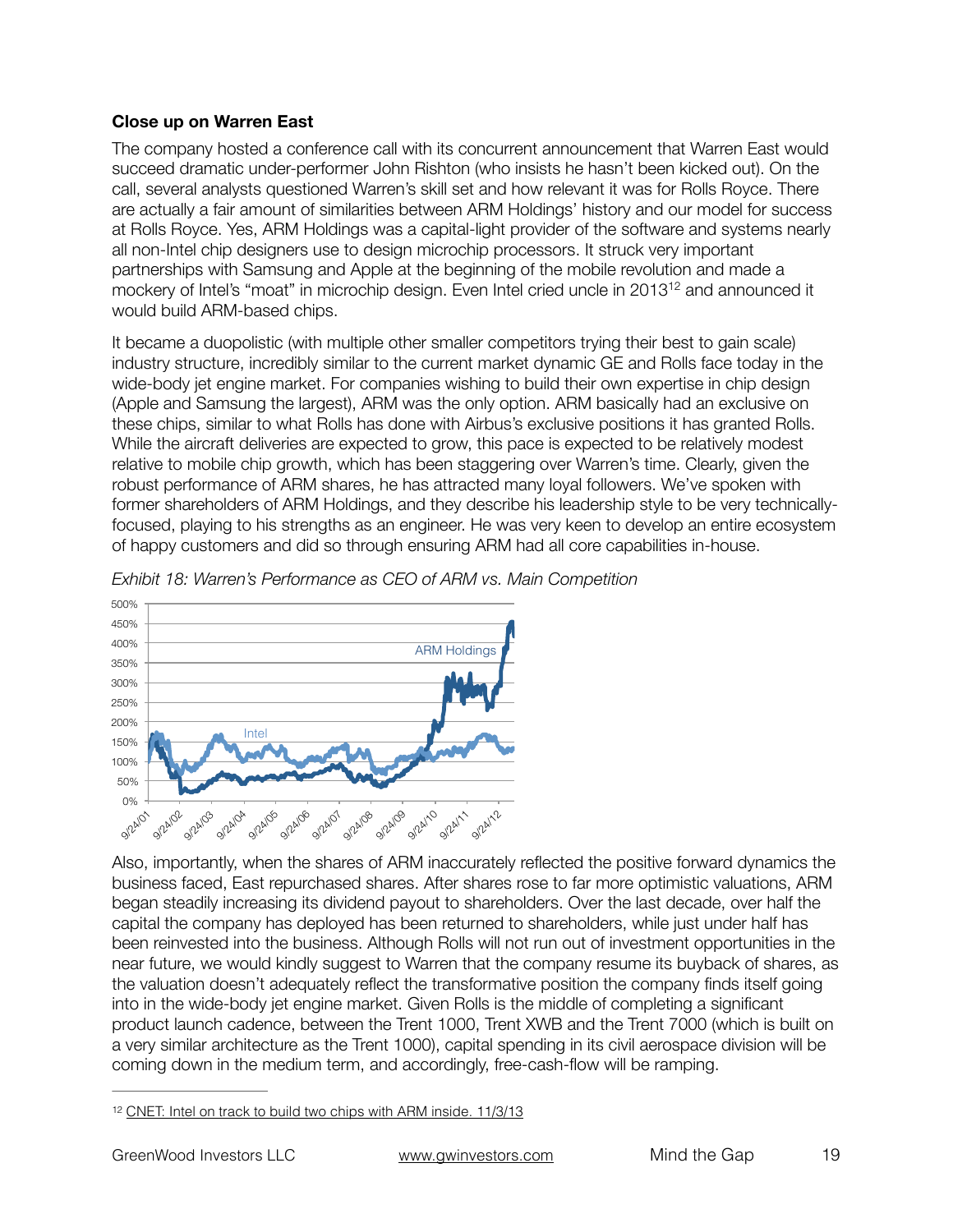

*Exhibit 19: Share Repurchase History of ARM Holdings*

Data Source: CapitalIQ

Although our argument for vertical integration of the components chain will require some investment, we believe Rolls can accomplish a meaningful level of in-sourcing with relatively modest investments, as GE Aviation was able to do. Though its acquisition of Avio was a significant capital commitment, its acquisition of 3D manufacturing expertise and the construction of components factories were far more modest. Furthermore, smaller acquisitions of components makers will likely carry higher synergistic benefits to Rolls. This was East's bread and butter at ARM Holdings, making numerous small acquisitions that allowed the company to increase its in-house capabilities. East should be very receptive to overtures to in-source key capabilities back into the Rolls aerospace division. In short, we still believe the company will continue to throw off healthy levels of cash-flow, and robust buyback activity is all but mandatory for the CEO who has a roadmap to more than doubling operating margins of his key division.

| Target                                                  | <b>Price</b> | <b>Date</b> | <b>Key Capability</b>                                                  |
|---------------------------------------------------------|--------------|-------------|------------------------------------------------------------------------|
| Pixim                                                   | \$16.5       | 10/29/01    | Imaging chips for digital cameras                                      |
| Adelante Technologies                                   | ND.          | 7/22/03     | Data acceleration technologies                                         |
| Axys Design Automation                                  | \$12.5       | 8/16/04     | Simulation solutions for processors & systems                          |
| Artisan Components                                      | \$892.9      | 12/24/04    | Component supplier for complex system-on-a-chip<br>integrated circuits |
| Keil Software & Eletronik                               | \$19.4       | 10/27/05    | Chip development tools                                                 |
| Silicon On Insulator Systems<br>and Integrated Circuits | \$10.5       | 10/30/06    | Develops hard IP for silicon on insulator CMOS technology              |
| Logipard AB                                             | \$9.4        | 12/16/08    | Power-efficient video encode and decode acceleration                   |
| Smooth-Stone, Inc.                                      | \$44.0       | 8/16/10     | Equity investment. Creator of power efficient chips                    |
| Thundersoft Software Tech                               | \$15.4       | 6/9/11      | Mobile operating system optimzation solutions.                         |
| Obsidian Software                                       | \$15.1       | 6/15/11     | Verification and validation of processor design.                       |
| <b>Prolific</b>                                         | \$16.2       | 11/1/11     | Design optimization software tools for circuits                        |
| Calxeda                                                 | \$55.0       | 10/5/12     | Equity investment. Ultra-low power chip manufacturer                   |

|  | Exhibit 20: ARM's acquisition history under East |  |  |  |
|--|--------------------------------------------------|--|--|--|
|--|--------------------------------------------------|--|--|--|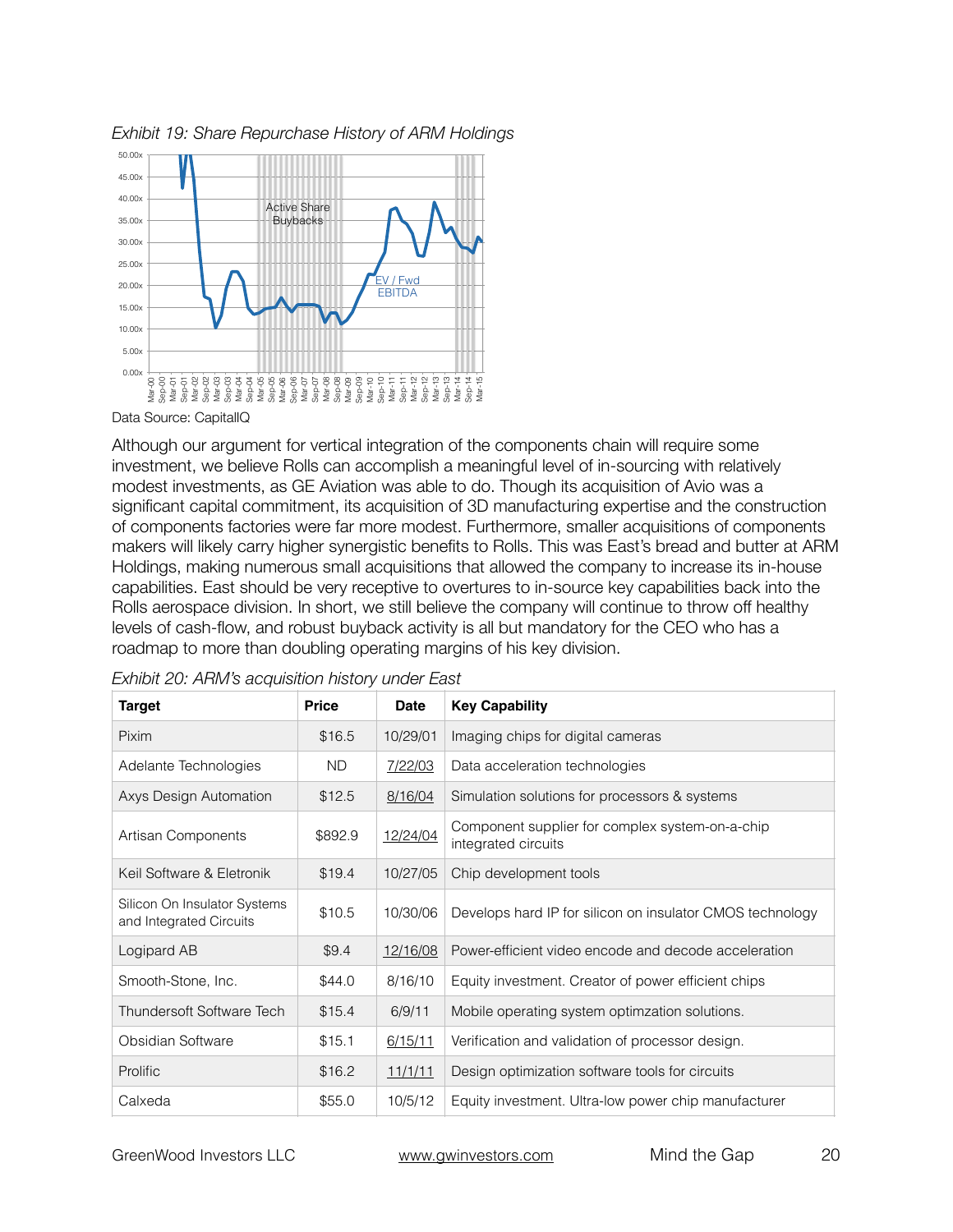#### **The Guidance Reset**

It has become best-practice in a turn-around situation for the incoming management team to reset near-term Wall Street expectations lower, so as to allow the manager to both undertake investment and restructuring initiatives that will impact near-term profitability, as well as start off as a manager who "beats expectations." CEOs with flawless "beat," track records end up cultivating a religious following, which will enable East to out-maneuver GE and other competitors when looking for key acquisitions.

Unsurprisingly, East has reset near-term expectations this week, causing great dismay amongst shareholders. We have used this depression opportunistically, as we believe his preliminary "impacts," he flagged in 2016 will be partially mitigated by other positive impacts that he failed to discuss on Monday. Namely, the company assumed no contribution from the growth in production of the Trent 900 or Trent 1000, both of which are profitable sales as they are sold together with a long-term Total Care package. This, together with the growth in the installed based, powering better service profitability, will offset some of the headwinds East identified (namely, a reduction in Trent 700 and corresponding A330 production about a year ahead of schedule). This reduction in production was scheduled to happen in the company's medium-term forecast range regardless, and isn't a new development. What is a new development is that the company's preliminary guidance for 2016 included all of the headwinds from this reduction, but excluded any of the growth coming from other programs. Furthermore, Rolls is seeking broad-based 15% price cuts from its supply chain, of course none of which are included in the preliminary 2016 outlook.

Yet, even if Warren isn't able to outperform his own initial 2016 outlook, shares of the company are still bargain-priced, as using the long-term average EBIT multiple of 13.25x, fair value of Rolls shares are £10.00, or 38% higher than today's depressed price. Expectations and sentiment are washed out on the eve of a robust growth period for the company.

#### **A Suggestivist Campaign to Help Warren East develop Rolls' New Plan**

We believe it's the perfect time for interested shareholders to share their view of steps the company needs to take to restore its own competitiveness and shareholder trust in the company. These have both been stated objectives of the company over the last year, and the company has been indeed receptive to a constructive dialogue about what is needed.

Contrary to popular theory on activism, we don't believe splitting the Land & Sea division would be very constructive at this point in the cycle. Rolls needs to acquire very little technological capability in the Land & Sea divisions, and public peers are not trading at large discounts to the aviation industry. So there's very little multiple arbitrage that can be had in a split of the company. Besides, GE earns a much more respectable valuation while deriving a far larger share of its revenue from similar businesses, as well as its healthcare division which is facing secular headwinds.

Investor faith in Rolls will only be restored when the company improves its return on invested capital, and profit margins, which are inferior for a duopolistic business. Rolls is somewhat competitive on R&D spending, and is not at a large disadvantage to GE on its operating costs. All of the loss of Rolls Royce's competitiveness has come from the company's out-sourcing of 75% of the value of the engine. This didn't work for Boeing, and it's not working for Rolls Royce. GE has shown the company that with relatively little capital spent (excluding Avio), Rolls can in-source important components of the engine, and better retain its key intellectual property in materials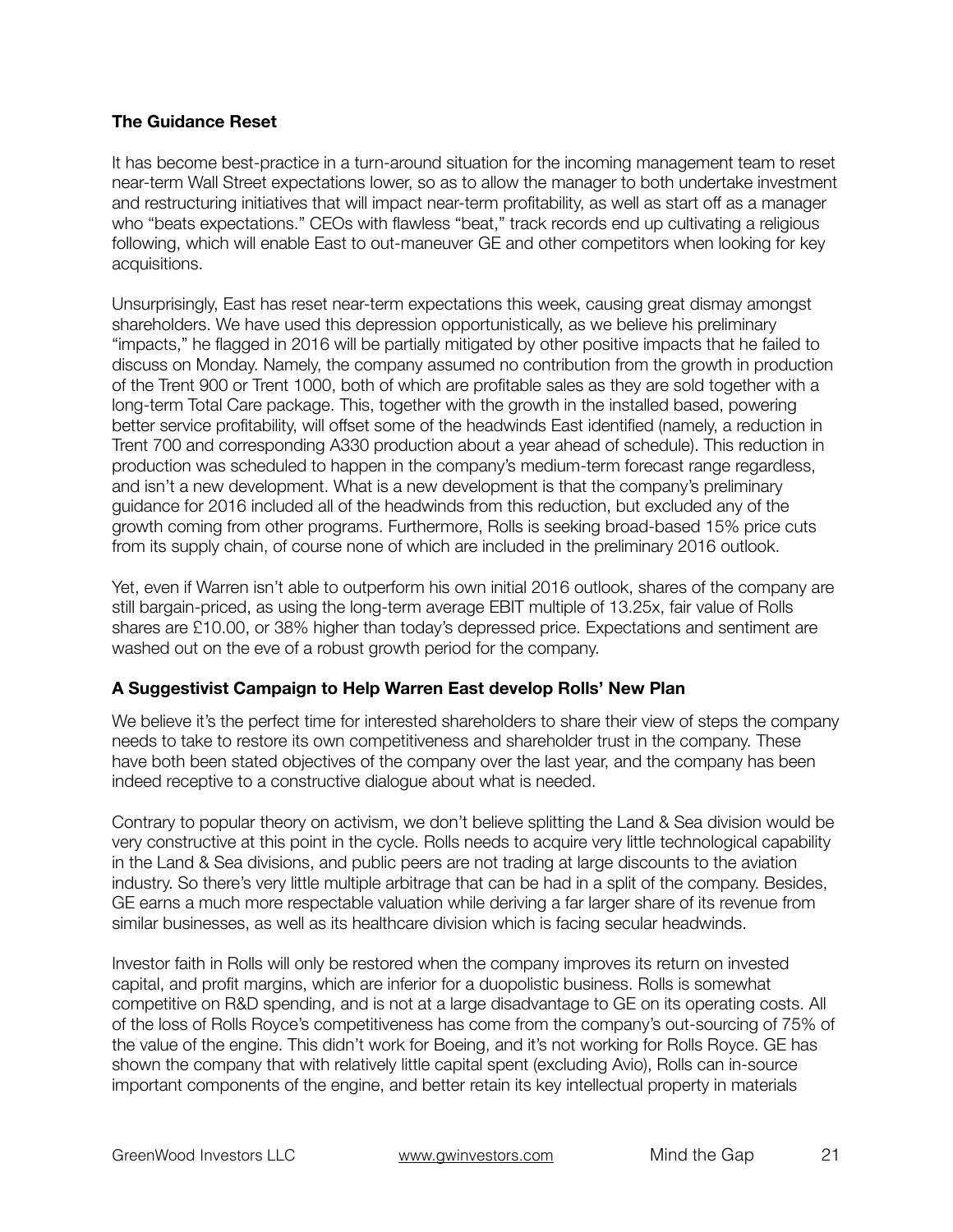science. The company has already started testing components produced by 3D printers. It is time to start rolling this out across the value chain.

Furthermore, Rolls has key partners already generating higher operating margins than Rolls at far lower economies of scale. Given Rolls is one of only two purchasers of components for wide-body engines, and it has similar scale to GE Aviation in this key segment, tuck-in acquisitions the company can make will allow for significant synergy opportunities in purchasing. Even without these, appropriately-priced acquisitions will be accretive to both margins and Rolls' valuation as it earns very little on its current equipment revenue.

A third important step Rolls needs to take in its aerospace division is the elimination sole-source suppliers. Rolls needs to introduce more competition in the supply chain, and if competition doesn't exist for certain components, it needs to start testing 3D-printing of these components. Rolls has traditionally had a poor on-time delivery performance, but has improved this performance markedly in recent years. We suggest they build on this improvement by increasing the diversity of the supply chain and increasing its self-reliance.

Lastly, after an assessment of the acquisition landscape has been completed, and the company has allocated capital towards expanding its own manufacturing capabilities, we would advocate for a substantial repurchase of stock by the company. Rolls has a very transparent book of growth for the next half-decade, which will generate a significant amount of cash with a relatively high degree of certainty. Rather than wait until the stock reflects this positive trajectory with a richer valuation, we believe Rolls should implement an accelerated stock buyback program of repurchase activity while the shares reflect such poor sentiment.



*Exhibit 21: Dynamic Fair Value of RR's Shares*

While the British government owns a golden share, this privilege only allows the government to block an acquisition of Rolls Royce. While some funds are more attractive to quick take-outs, we believe earning a 30-40% take-out premium on today's share price is leaving a lot of upside on the table. Even if the company only achieves its own meager operating profit target of 15% in civil aerospace, and the company's Land & Sea divisions don't recover, we still think Rolls will be worth double its current price within two years, and nearly triple today's stock price in three to four years. Yet, as we show in exhibit 21, the value of better managing the supply chain and lifting margins higher is worth more than the entire market capitalization today. Our "Better Supply Chain Management" scenario is one in which the company lifts its core aerospace profitability to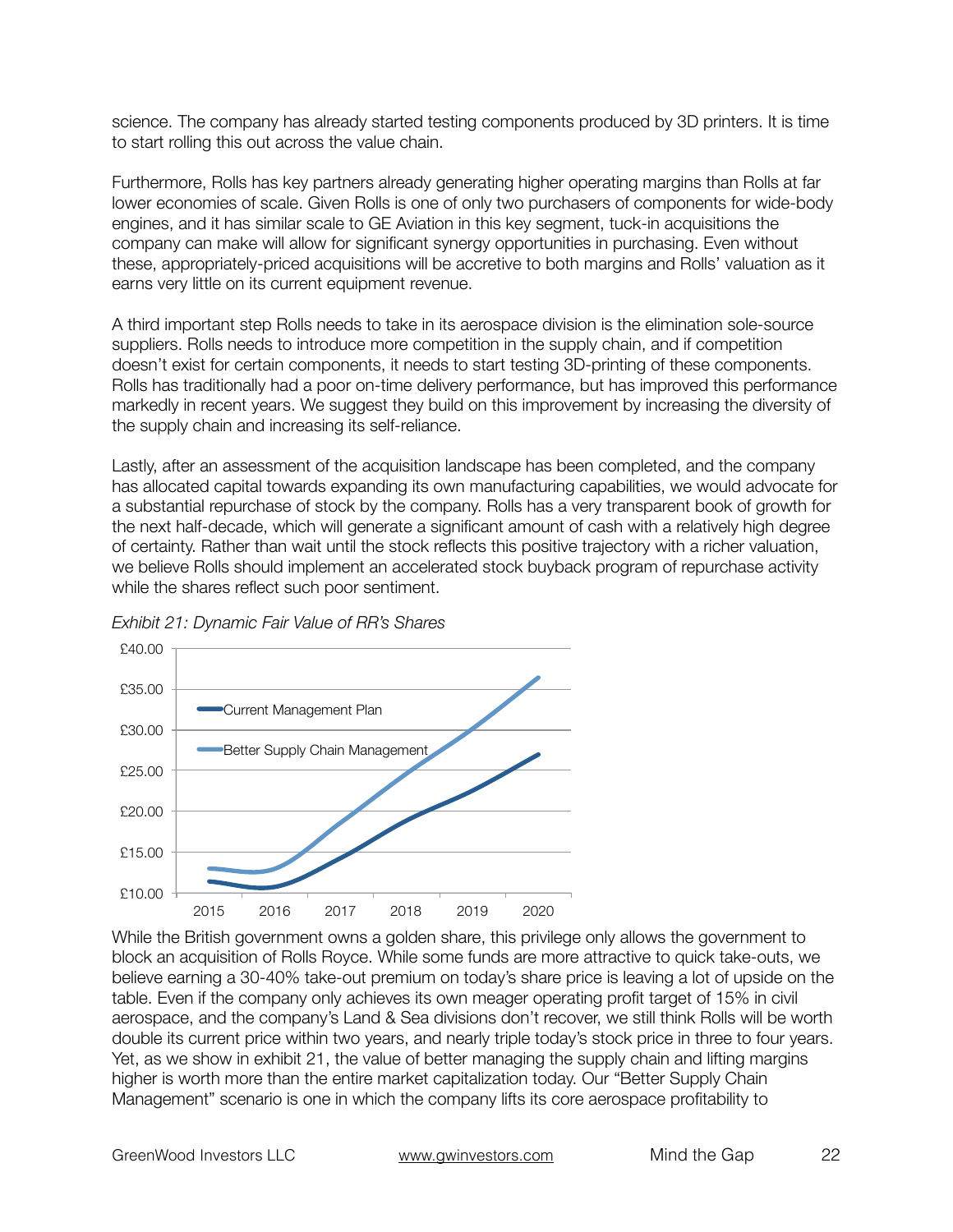competitive levels (~18%, vs. GE in the mid 20%-range at that point), a more aggressive buyback is implemented (with a similar mix to East's record at ARM Holdings), and the stock has mild multiple appreciation given the higher margins (from the longer-term average of 13.25x EBIT to 15.0x EBIT, in line with peers focused on the commercial segment of the aerospace industry).

We note that even the "better management" scenario could turn out to be conservative, as it only assumes average cost savings from the supply chain of roughly 9% over the next four years, despite the company targeting 15% cost savings amongst nearly all of its suppliers currently. We talked to more than one agitated parts supplier at Le Bourget that was upset about the pricing discussions it has had with Rolls recently, but these suppliers still acknowledged little alternative than to either give up the business or work with Rolls. Still, we believe East has an opportunity to "partner" with the supply chain and engage in such discussions in a much more constructive way than simply ramming 15% price reductions down the throats of its supply chain.

We believe that if East is able to meaningfully lift Rolls Royce's operating profit margins to levels that transform the company into a best-in-class manufacturer, investors would be willing to pay a higher price for the same level of profitability than if the company keeps its operating profit margins stable. There are strong statistical correlations that suggest higher-margin companies earn higher valuation multiples, as shown in exhibit 22. Not only would this benefit shareholders, but it would also benefit the company by lowering its cost of capital, and allowing it to more effectively compete against GE for acquisitions of important suppliers to the industry. Maintaining a low cost of capital directly allows the company to maintain industry-leading technology in its engines. Recently GE has been pulling multiple value-creating levers with the aim of further reducing its own cost of capital, thus the case can be made that Rolls must pursue strategic actions in order to restore investor faith in its business with an even greater sense of urgency.



*Exhibit 22: Median Valuation Multiple by Margin Class*

# **Conclusion**

We sincerely hope that GE is able to continue expanding its profit margins, and feel confident that it will be able to do so, as it progresses down the learning curve on the GEnx and the LEAP engine production. It would make the industry even more compelling and allow GE to continue to apply significant capital resources towards innovation. Such innovation is key, as nearly all of the

Source: Capital IQ, market capitalizations  $>\$1B$ , non-financial firms; n = 1,752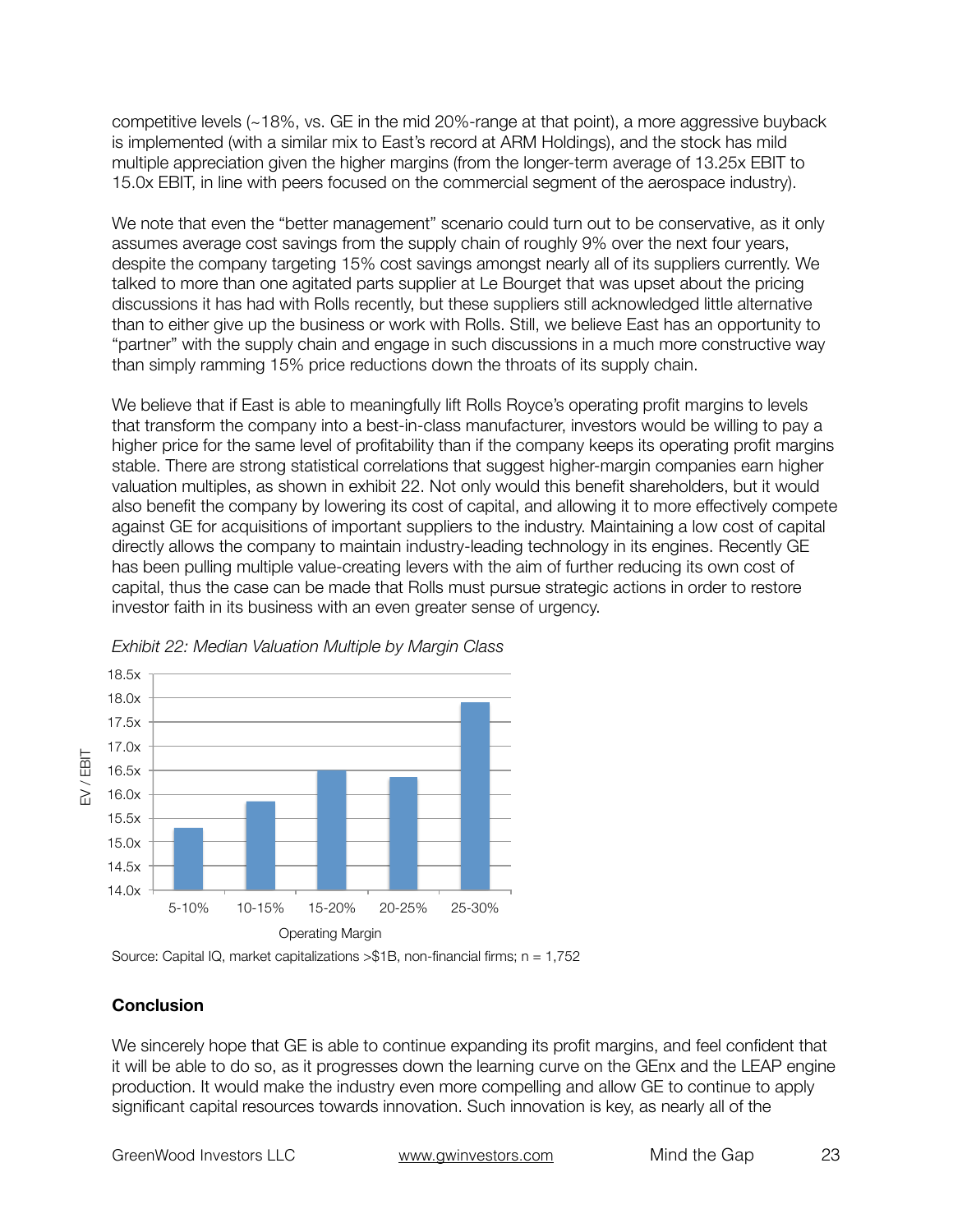efficiency gains that have been extracted from the new aircraft for sale have come on the backs of GE, Pratt & Whitney, and Rolls Royce. Assembling a large airplane is a fine business as it stands today, with only two major competitors. Yet with competition coming from Canada, Brazil, China and even Russia, the competitive barriers to assembling aircraft are becoming thinner. The better way to invest in the robust growth rate of the commercial aerospace industry is through the engine manufacturers, who have continued to widen the competitive barriers to entry. There are only two manufacturers of narrow-bodied jet engines, and there are only two wide-body engine manufacturers - both down from three a decade ago (Engine Alliance, a joint-venture between GE and Pratt & Whitney has less than a 50% market share on trickling production rate of the A380, and it will likely be boxed out of the A380neo in short order). These manufacturers are responsible for nearly all of the reduction in the costs to air travel, and will continue to be so, as Rolls has a product roadmap that leads to 25% fuel efficiency savings by the early next decade. If it were to accelerate the development work on this geared turbofan, and were to gain an edge on the widebody engine efficiencies, it very well could monopolize the industry.

Given the fleet of wide-bodied planes is the fastest growing segment of the industry, and Rolls expecting significant market share gains, Rolls Royce's commercial aerospace division will be the fastest growing part of this massive global industry. Despite this growth trajectory, its shares are the cheapest among the major players in the commercial aerospace industry. Due to poor historical execution and capital allocation, we believe the market was correct to ascribe a discount to shares of Rolls. Yet, as the company's new CEO embarks on a new strategy to improve the company's performance, the market should reward any progress Warren East makes on returning Rolls to a more competitive profitability position - one that matches its enviable position in the wide-body engine industry. Given a well-executed strategy of vertically integrating the supply chain has the potential to more than double the firm's operating profit margins, the value of a successful refocusing of the company cannot be understated. Without any heroic assumptions, the value of a better management team at Rolls Royce is larger than the current market capitalization today. The current share repurchase plan should be accelerated as our supply chain optimization efforts are addressed. Thankfully, East will have a daily reminder on his commute to "Mind the Gap."

Summary Financials on the Following Page